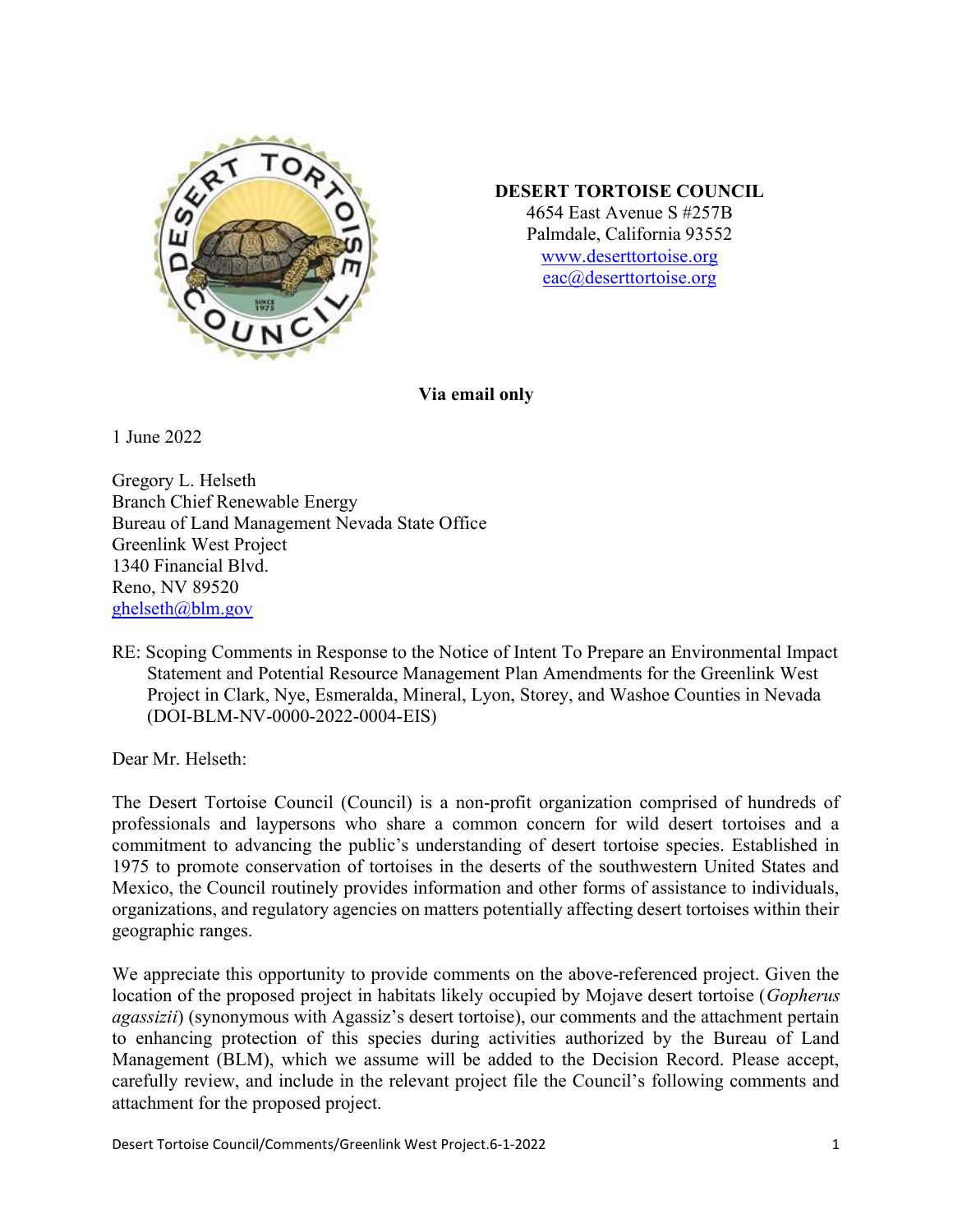The Council was informed by a third party, not the BLM, of the opportunity to provide scoping comments in response to the BLM's publication of its Notice of Intent (NOI) to prepare a draft environmental impact statement on the Greenlink West project. In our November 7, 2021 comment letter to the BLM on the proposed project, we reminded BLM of our request "to be identified as an Affected Interest for this and all other BLM projects that may affect species of desert tortoises, and that any subsequent environmental documentation for this project is provided to us at the contact information listed above." In addition, a copy of this letter with this request was sent to the Nevada State Director of BLM. As stated in our November 2021 letter, "As the Council has made similar requests to the BLM in Nevada at the field and district office levels, including sending certified letters to managers that have been ignored, we are copying the Nevada State Director with the hope that he will direct BLM in southern Nevada to inform the Council of public comment opportunities for this and future proposed projects in the range of the Mojave desert tortoise. We remind BLM that our email address is **eac@deserttortoise.org**." Because our request has been ignored at the field, district, and state office levels of BLM, we are sending a copy of this letter to the Director of BLM.

The following comments and attachment are in response to the NOI. They should be added to the comments provided to the BLM in a letter dated November 7, 2021.

#### Proposed Project

Project information in the NOI indicated that "the BLM will be preparing an Environmental Impact Statement (EIS) for the right-of-way application submitted by NV Energy (Proponent) for the Greenlink West Project. The Greenlink West Project includes a proposed 525-kV transmission line that would begin approximately 10 miles north of Yerington in Lyon County, traverse approximately 360 miles through portions of Lyon, Mineral, Esmeralda, Nye, and Clark counties, and terminate at the Harry Allen Substation approximately 10 miles north of North Las Vegas, Clark County. Three proposed 345-kV facilities would begin 10 miles north of Yerington in Lyon County and traverse through portions of Lyon, Storey, and Washoe counties. Two of the 345-kV lines would terminate approximately 12 miles northwest of Silver Springs in Lyon County, and the third would terminate approximately 7 miles southeast of Reno in Washoe County. The proposed 345-kV facilities cross approximately 10,308 acres of BLM-administered land and 3,712 acres of private land. The four expanded substations (Comstock Meadows, Mira Loma, Fort Churchill, and Harry Allen) and the two new substations (Esmeralda and Amargosa) for the Greenlink West Project would include fiber optic cable and microwave antennae towers for control and operation of the transmission system."

Purpose and Need - New transmission infrastructures are required to deliver the anticipated increased demand for electricity in northern Nevada. The Greenlink West Project would alleviate some of the capacity issues on existing transmission lines, and enhance electric grid reliability, by allowing interconnections to occur throughout the State.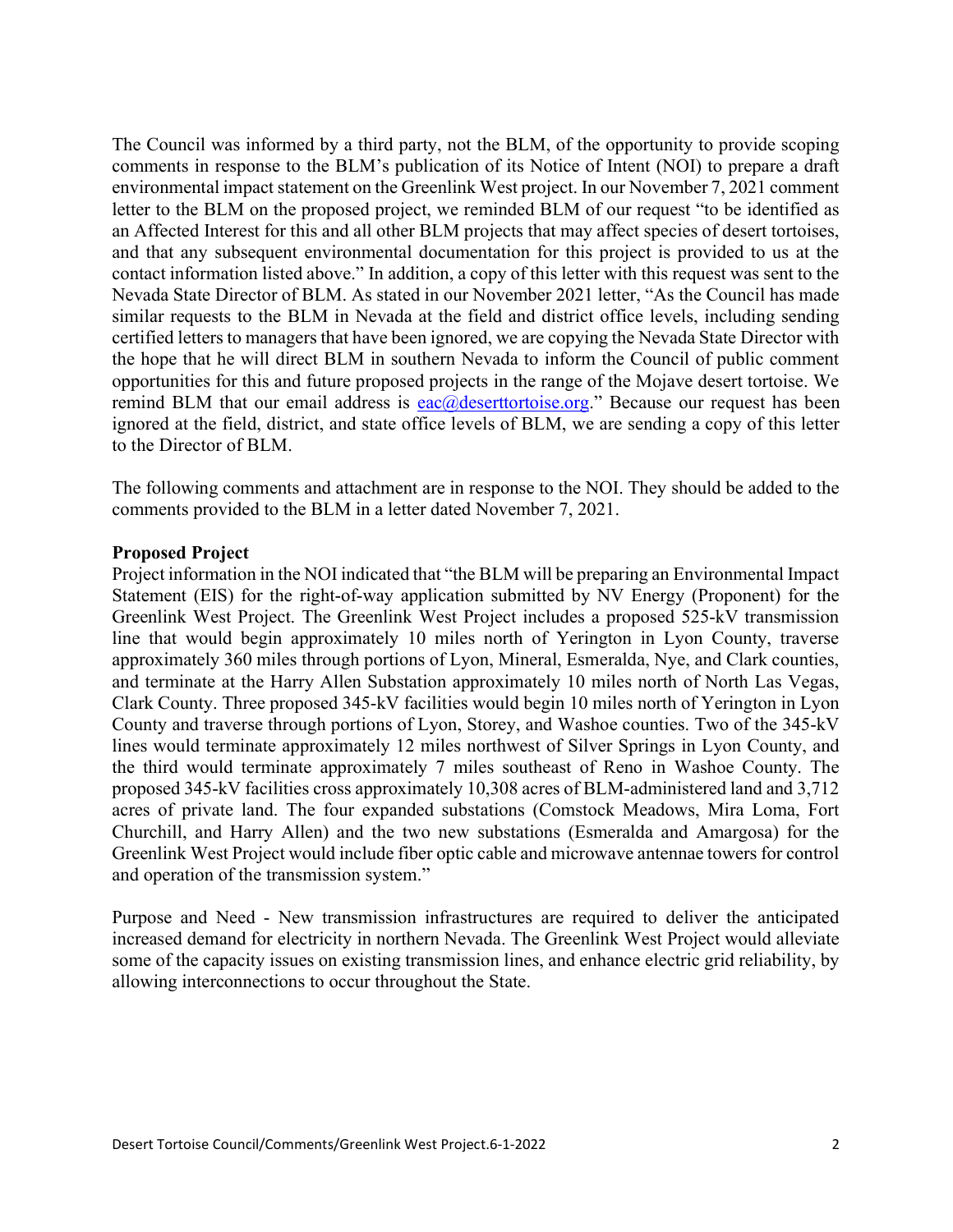

1. Proposed Action and Alternatives Considered – We note that a federal appellate court has previously ruled that in an EIS, a federal agency must evaluate a reasonable range of alternatives to the project including other sites, and must give adequate consideration to the public's needs and objectives in balancing ecological protection with the purpose of the proposed project, along with adequately addressing the proposed project's impacts on the desert's sensitive ecological system [National Parks & Conservation Association v. Bureau of Land Management, Ninth Cir. Dkt Nos. 05-56814 et seq. (11/10/09)]. Therefore, the Council requests that the BLM develop and analyze other viable alternatives, which we believe constitute "other reasonable courses of actions" (40 CFR 1508.25). Other viable alternatives should include at least one environmentally preferred alternative that avoids and substantially reduces impacts to biological resources and thus provides a greater level of ecological protection especially for the threatened Mojave desert tortoise and its habitat, including linkage habitat needed for survival and recovery (see Averill-Murray et al. 2013, 2021). For example, one alternative analyzed in the DEIS would be a route that follows and is located immediately adjacent to existing major highways.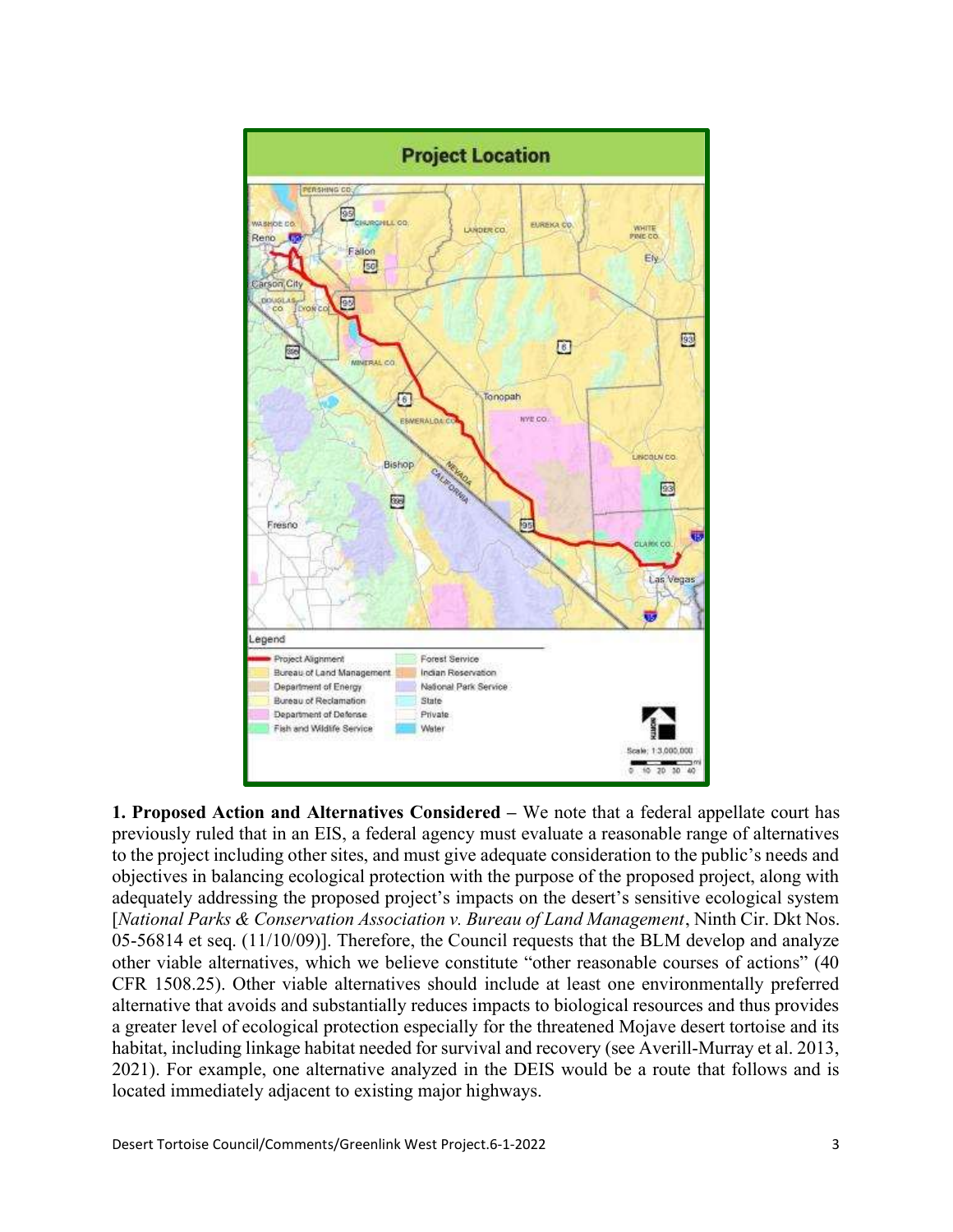2. Placement of Transmission Lines – In California, the BLM has designated utility corridors in which to consolidate the location of new with existing transmission lines and pipelines, but we are unsure if similar designations exist in Nevada. It is also the practice in California to locate new transmission lines on the same side of the road as existing lines to consolidate direct and indirect impacts. Please be sure that the DEIS (1) documents the location of the proposed project relative to designated utility corridors, if any, and (2) for each stretch of the right-of-way (ROW) describes existing utility lines and the new line as to whether one or both are on the same side of the highway, which appears to be US Highway 95. We request that the proposed utility line be placed on the same side of the highway as existing utility lines.

3. Land Designations – Please indicate various land designations along each stretch of the ROW. Given our mission statement and expressed concerns, we are particularly concerned that the BLM in the DEIS documents where the proposed alignment enters desert tortoise critical habitats (USFWS 1994) and any designated Areas of Critical Environmental Concern (ACEC) managed by the BLM. As given in point 4 below, please identify protective measures that may be unique to these and any other designated conservation areas. Similarly, please be sure that as the ROW enters different BLM management areas that pertinent management plans are referenced and that specific protective measures and other policies specific to those regions are implemented for those portions of the ROW, especially with respect to the Mojave desert tortoise and other BLM special status species.

4. Protocol Surveys for Mojave Desert Tortoise – It is our assumption that BLM will consult with the United States Fish and Wildlife Service (USFWS) to determine portions of the ROW that are in tortoise habitat and therefore warrant protocol desert tortoise pre-project and, if constructed in tortoise habitat, clearance surveys (USFWS 2019). Given that the central and northern parts of the ROW are outside tortoise habitats, it is important to determine those areas that would and would not be surveyed, which should be verified by knowledgeable biologists from the USFWS, likely the Southern Nevada Fish and Wildlife Office in Las Vegas.

5. Tortoise Protective Measures – Once protocol surveys for the tortoise are completed and all tortoise sign has been mapped, it is important that these results be shared with the contractor and particularly field-based construction personnel. In those areas that are apparently occupied by denser tortoise concentrations, BLM should increase protective measures during construction and operations and maintenance, like reduced speed limits (15 miles per hour is recommended), designated routes of travel blocked from public access and no vehicle travel by the public would be allowed, and perhaps structurally-different facilities. An example of the last type of protective measure would be in those portions of the ROW in tortoise habitats, we recommend that transmission poles or towers be designed to limit new raven nesting opportunities (see point 11 below).

6. Growth-inducing Impacts – In the NOI, the BLM says the demand for electricity is expected to increase substantially in northern Nevada and the proposed project would help deliver this increased demand from southern Nevada. This wording in the NOI indicates that the proposed project will have growth-inducing impacts. These impacts should be described and analyzed in the DEIS. In addition, it suggests that the overall energy plan is to develop addition solar energy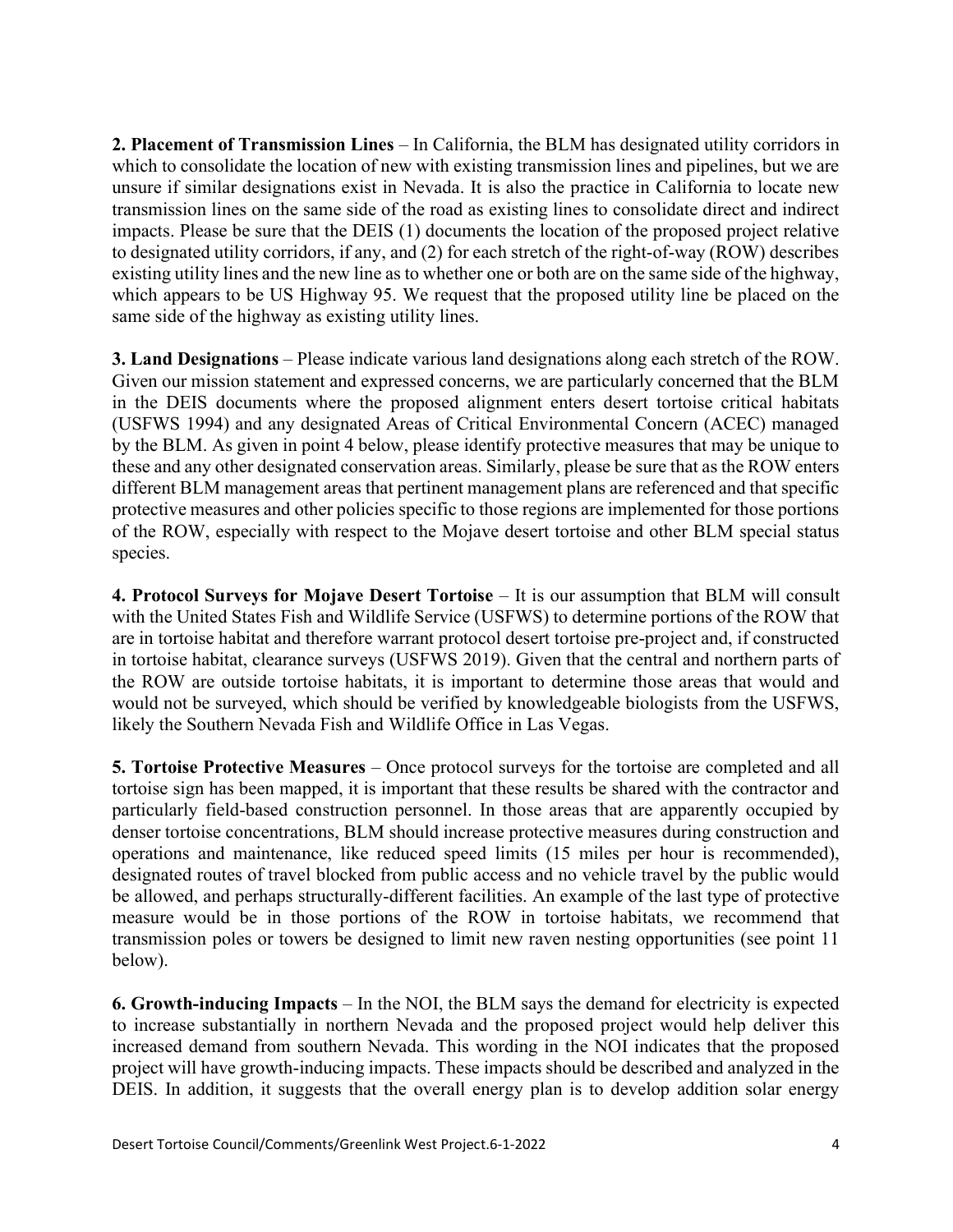facilities in southern Nevada to provide energy to both southern and northern Nevada. As such, the DEIS should describe and analyze tortoise habitats that may be lost to future residential, commercial, renewable energy, and other human development resulting from this project that will take solar energy generated from southern Nevada to northern Nevada.

7. Connected Projects – Please include in your impacts analyses those foreseeable projects that would not occur but for this project. Too often analyses limit direct and indirect impacts to the physical disturbances at the bases of transmission poles or as the result of new access roads, for example, and report acreages for those obvious project-related losses. For this project, we ask that the DEIS divulge the full extent of impacts and report acreages of all tortoise habitats, including linkage habitats, that will be temporarily and permanently degraded/lost as the direct result of this project, including renewable energy development that is contingent upon completion of the transmission line. The EIS should include the time needed for degraded/lost habitats to return to pre-project conditions with respect to functions and values. Frequently temporal loss is not included in the analysis of impacts and therefore not considered in the development of appropriate mitigation to offset those impacts.

The future use of access roads by the public should be analyzed in the EIS. In other parts of the Mojave Desert, the construction of utility access roads has resulted in public use of these now deemed OHV roads and establishment of new unauthorized OHV roads diverting from access roads into previously undisturbed tortoise habitat. The myriad of impacts of human access using vehicles to the tortoise and tortoise habitat are well-documented in the scientific literature and summarized in Tracy et al. (2004) as part of the "threats network" to the tortoise. BLM should ensure that all impacts from creation and use of access roads by the Proponent and other are analyzed as part of the but for analysis, and that appropriate mitigation is implemented to prevent public use of access roads and establishment of new roads.

8. Mitigation Required – The DEIS should include appropriate mitigation for all direct, indirect, and cumulative effects to the tortoise and its habitats, including temporal impacts; the mitigation should use the best available science with a commitment to implement the mitigation commensurate with or prior to impacts to the tortoise and its habitats both within the ROW and in affected adjacent areas. Mitigation should include a fully-developed desert tortoise translocation plan; predator (e.g. raven, coyote, etc.) management plan; invasive weed management plan; tortoise habitat fire prevention management plan; compensation plan for the degradation and loss of tortoise habitat that includes protection of the acquired, improved, and restored habitat in perpetuity for the tortoise from future development and human use; a plan to protect tortoise translocation area(s) from future development and human use in perpetuity; and habitat restoration plan when the lease is terminated and the proposed project is decommissioned.

The invasive species management plan covers more than noxious plant species. BLM is mandated by Executive Order 13112, Invasive Species, section 2(a)(2) and 2(a)(3) to "detect and respond rapidly to and control populations of such [invasive] species in a cost-effective and environmentally sound manner; (iii) monitor invasive species populations accurately and reliably; (iv) provide for restoration of native species and habitat conditions in ecosystems that have been invaded;" and "that all feasible and prudent measures to minimize risk of harm will be taken in conjunction with the actions." BLM policy (BLM 2008a) that states "multiple use and sustained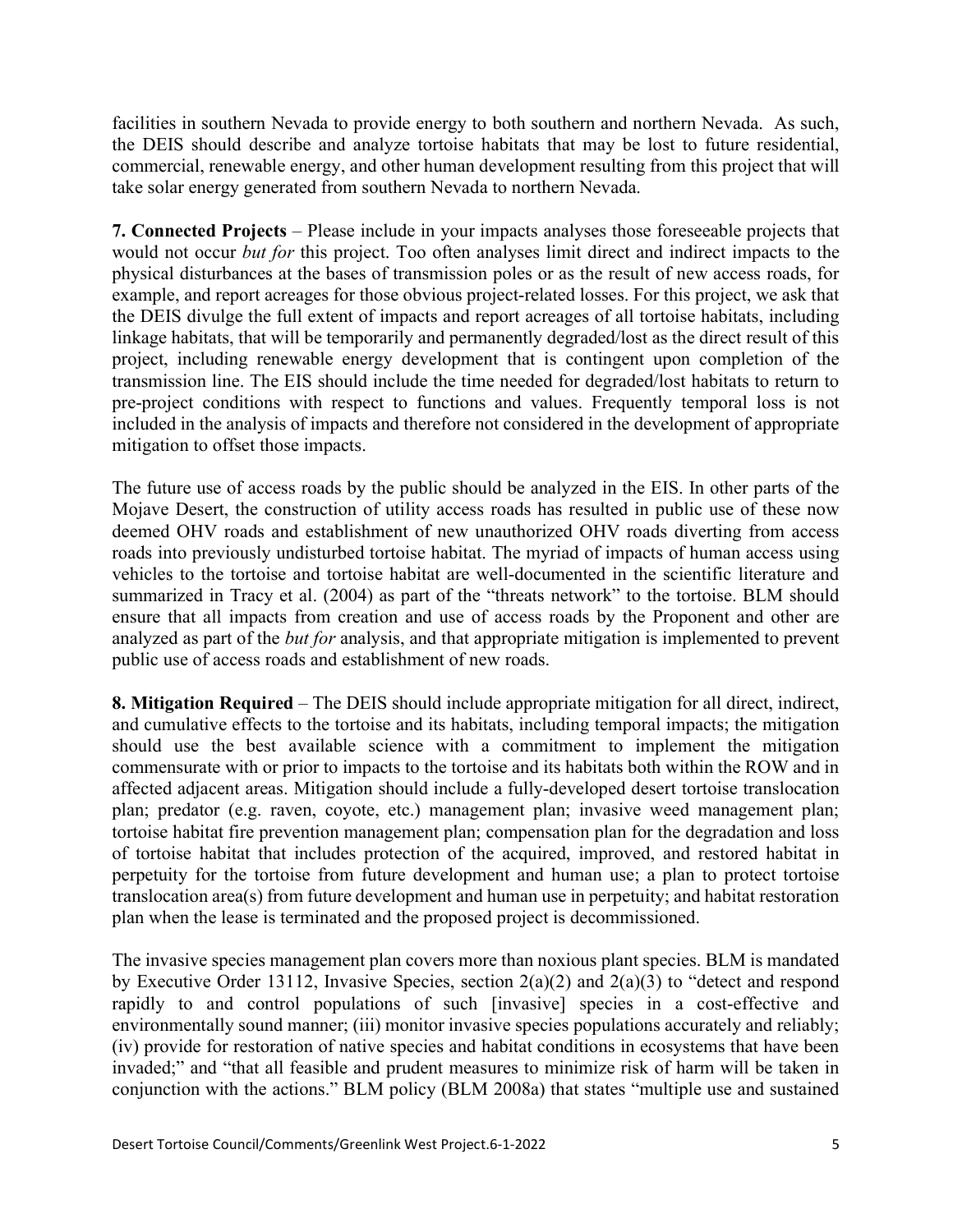yield principles are best served by healthy and productive land, of which vegetation is a key component. By focusing programs on maintaining and restoring native plant communities on public land, BLM can be more successful at fulfilling a vital part of the agency and DOI mission."

9. Mitigation Implementation, Success Criteria, and Monitoring – These mitigation plans should include an implementation schedule that is tied to key actions of the construction, operation, maintenance, and restoration phases of the project so that mitigation occurs concurrently with or in advance of the impacts. The plans should specify success criteria, include a monitoring plan to collect data to determine whether success criteria have been met, and identify actions that would be required if the mitigation measures do not meet the success criteria.

Monitoring is crucial to determining the effectiveness of mitigation measures. Consequently, we request that BLM demonstrate throughout the EIS how it is complying with its monitoring requirements (see Chapter 11 Monitoring in BLM's NEPA Handbook – BLM 2008b) especially for indirect impacts to the tortoise and tortoise habitat.

10. Analysis of Status and Trend of Mojave Desert Tortoise – The DEIS should include a thorough analysis and discussion of the status and trend of the tortoise in the action area, which extends beyond the ROW, tortoise conservation area(s), recovery unit(s), and range wide. Tied to this analysis should be a discussion of all likely sources of mortality for the tortoise and degradation and loss of habitat both within the ROW and on lands that will be developed as a result of this project. Please see the Attachment, Appendix A. Status of the Mojave Desert Tortoise (Gopherus agassizii), for a summary of the status including data from USFWS and Allison and McLuckie 2018.

11. Raven Management Plan – The DEIS should analyze whether this new transmission line would result in an increase of common ravens and other predators of the desert tortoise in the affected regions. For example, common ravens are known predators of the tortoise, and use transmission and distribution lines as structures for nesting and hunting (Lovich and Bainbridge 1999). During construction, operations and maintenance, and if appropriate, decommissioning of the proposed action, BLM should require science-based monitoring of tortoise predation and managing it to pre-project levels. The monitoring and management plan should implement actions that would eliminate human subsidies associated with transmission lines such as food, water, and sites for nesting, roosting, and perching and address its effectiveness at a local, regional, and range wide level for the tortoise. It is very important that in tortoise habitats, the Proponent use towers for transmission and distribution lines with a design that prevent raven nesting. For example, the tubular design or monopole with insulators on horizontal or downward sloping cross arms is preferable, as this design reduces the availability of nesting and roosting substrates for common ravens that lattice towers provide. Lattice towers should not be used.

 Please ensure that all standard measures to mitigate the local, regional, and cumulative impacts of raven predation on the tortoise are included in this DEIS, including developing a raven management plan for this specific project. USFWS (2010) provides a template for a projectspecific management plan for common ravens. This template includes sections on construction, operation, maintenance, and decommissioning (including restoration) with monitoring and adaptive management during each project phase (USFWS 2010).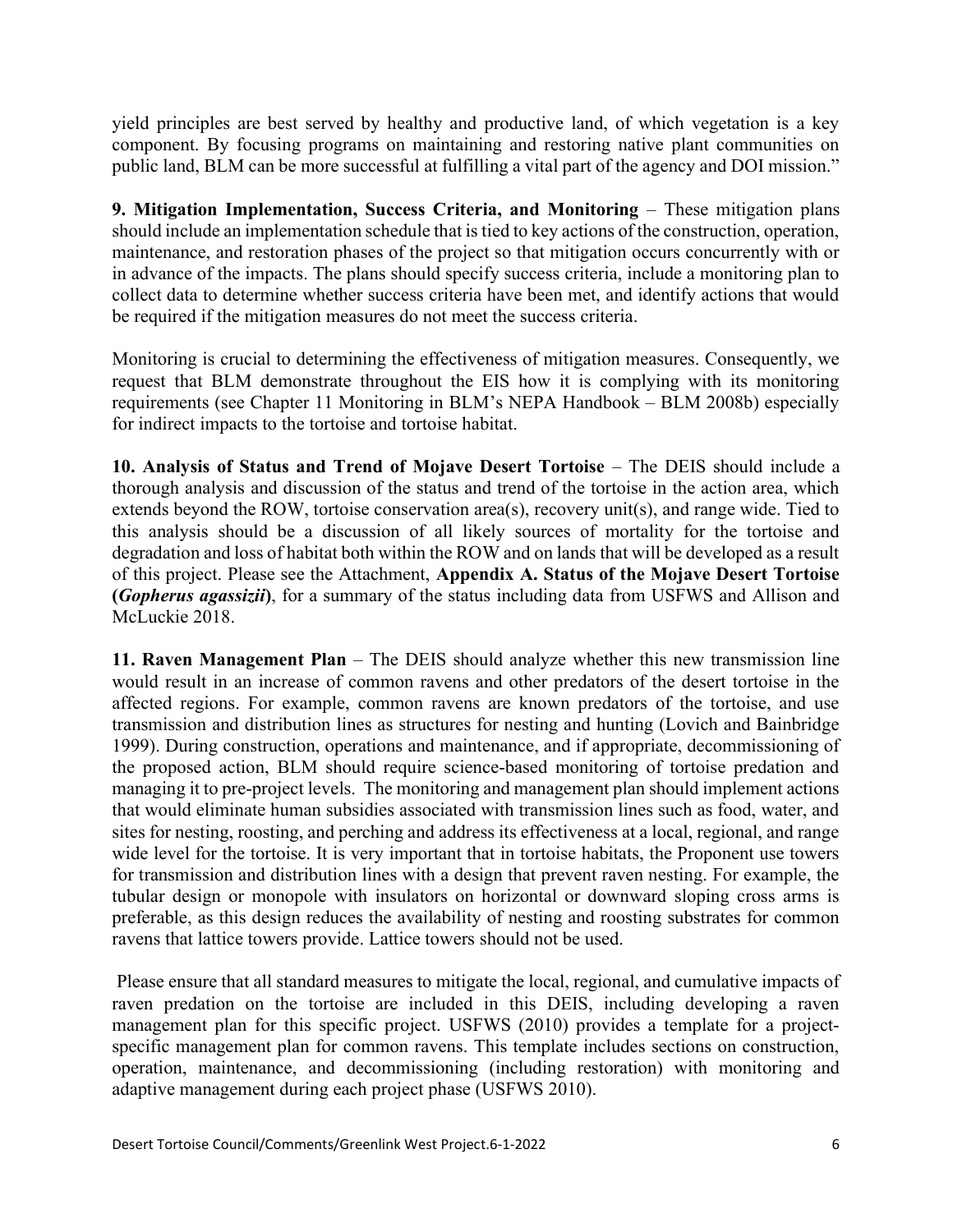12. Impacts to Be Analyzed – We request that the DEIS address the effects of the proposed action on global warming and the effects that global warming may have on the proposed action. For the latter, we recommend including: an analysis of habitats within the Project that may provide refugia for tortoise populations; an analysis of how the proposed action would contribute to the spread and proliferation of nonnative invasive plant species; how this spread/proliferation would affect the desert tortoise and its habitats (including the frequency and size of human-caused fires); and how the proposed action may affect the likelihood of human-caused fires, and how the proposed action would increase the occurrence of off-highway vehicle use on the access roads and unauthorized roads. We strongly urge the Proponent to develop and implement a management and monitoring plan using this analysis and other relevant data that would reduce the transport to and spread of nonnative seeds and other plant propagules within the project area and eliminate/reduce the likelihood of human-caused fires and other impacts associated with authorized and unauthorized vehicle use in the desert off of highways. The plan should integrate vegetation management with fire management and fire response.

13. Cumulative Effects Analysis – In the cumulative effects analysis of the DEIS, please ensure that the Council on Environmental Quality's (CEQ) "Considering Cumulative Effects under the National Environmental Policy Act" (1997) is followed, including the eight principles, when analyzing cumulative effects of the proposed action to the tortoise and its habitats. CEQ states, "Determining the cumulative environmental consequences of an action requires delineating the cause-and-effect relationships between the multiple actions and the resources, ecosystems, and human communities of concern. The range of actions that must be considered includes not only the project proposal but all connected and similar actions that could contribute to cumulative effects." The analysis "must describe the response of the resource to this environmental change." Cumulative impact analysis should "address the sustainability of resources, ecosystems, and human communities." For example, the DEIS should include data on the estimated number of acres of tortoise habitats and the numbers of tortoises that may be lost to growth-inducing impacts along the entire length of the alignment.

These eight principles listed below:

# 1. Cumulative effects are caused by the aggregate of past, present, and reasonable future actions.

The effects of a proposed action on a given resource, ecosystem, and human community, include the present and future effects added to the effects that have taken place in the past. Such cumulative effects must also be added to the effects (past, present, and future) caused by all other actions that affect the same resource.

# 2. Cumulative effects are the total effect, including both direct and indirect effects, on a given resource, ecosystem, and human community of all actions taken, no matter who (federal, non-federal, or private) has taken the actions.

Individual effects from disparate activities may add up or interact to cause additional effects not apparent when looking at the individual effect at one time. The additional effects contributed by actions unrelated to the proposed action must be included in the analysis of cumulative effects.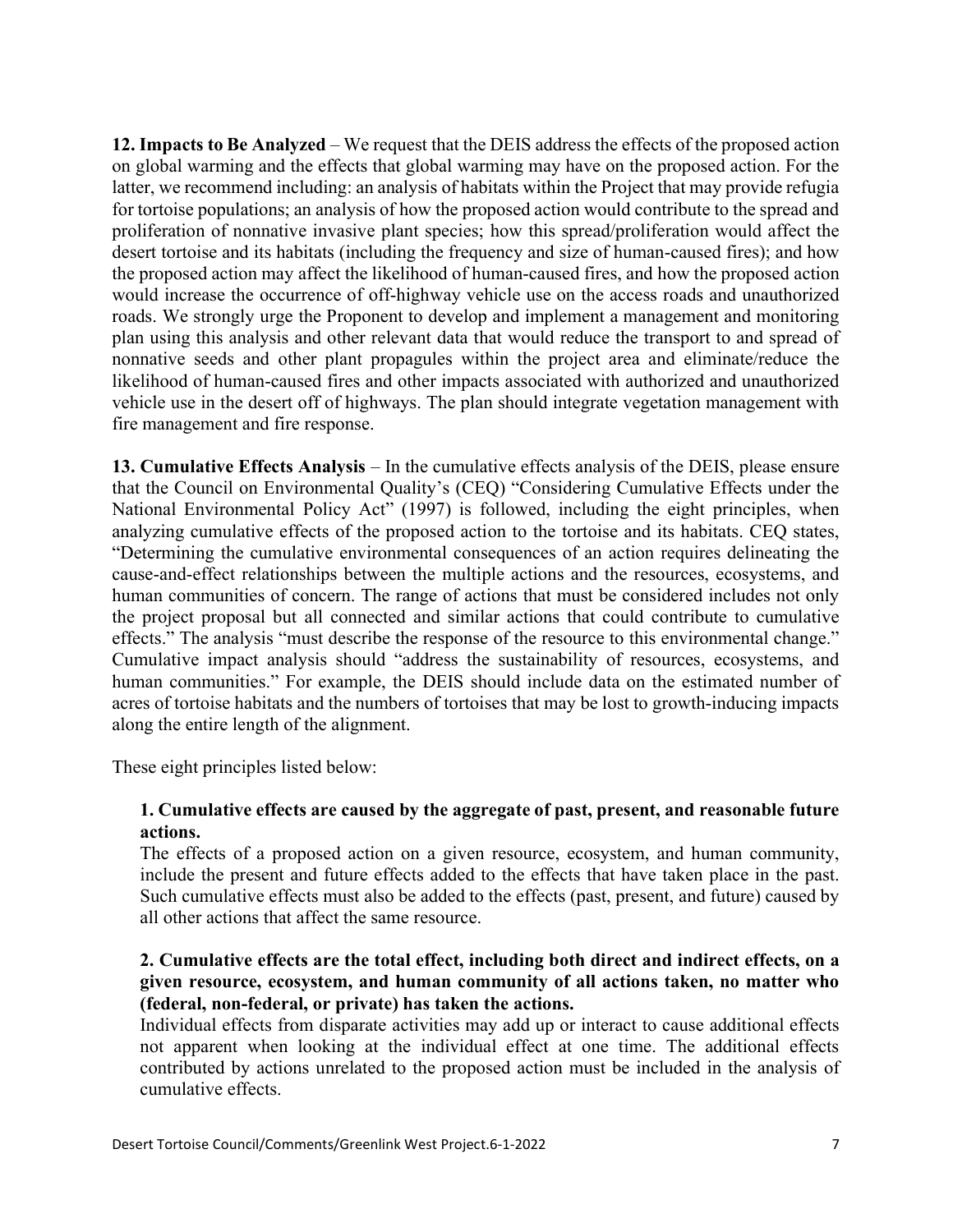# 3. Cumulative effects need to be analyzed in terms of the specific resource, ecosystem, and human community being affected.

Environmental effects are often evaluated from the perspective of the proposed action. Analyzing cumulative effects requires focusing on the resources, ecosystem, and human community that may be affected and developing an adequate understanding of how the resources are susceptible to effects.

# 4. It is not practical to analyze the cumulative effects of an action on the universe; the list of environmental effects must focus on those that are truly meaningful.

For cumulative effects analysis to help the decision maker and inform interested parties, it must be limited through scoping to effects that can be evaluated meaningfully. The boundaries for evaluating cumulative effects should be expanded to the point at which the resource is no longer affected significantly or the effects are no longer of interest to the affected parties.

# 5. Cumulative effects on a given resource, ecosystem, and human community are rarely aligned with political or administrative boundaries.

Resources are typically demarcated according to agency responsibilities, county lines, grazing allotments, or other administrative boundaries. Because natural and sociocultural resources are not usually so aligned, each political entity actually manages only a piece of the affected resource or ecosystem. Cumulative effects analysis on natural systems must use natural ecological boundaries and analysis of human communities must use actual sociocultural boundaries to ensure including all effects.

# 6. Cumulative effects may result from the accumulation of similar effects or the synergistic interaction of different effects.

Repeated actions may cause effects to build up through simple addition (more and more of the same type of effect), and the same or different actions may produce effects that interact to produce cumulative effects greater than the sum of the effects.

# 7. Cumulative effects may last for many years beyond the life of the action that caused the effects.

Some actions cause damage lasting far longer than the life of the action itself (e.g., acid mine damage, radioactive waste contamination, species extinctions). Cumulative effects analysis needs to apply the best science and forecasting techniques to assess potential catastrophic consequences in the future.

#### 8. Each affected resource, ecosystem, and human community must be analyzed in terms of its capacity to accommodate additional effects, based on its own time and space parameters.

Analysts tend to think in terms of how the resource, ecosystem, and human community will be modified given the action's development needs. The most effective cumulative effects analysis focuses on what is needed to ensure long-term productivity or sustainability of the resource.

We request that this analysis focus especially on numbers 3, 6, 7, and 8 for the Mojave desert tortoise.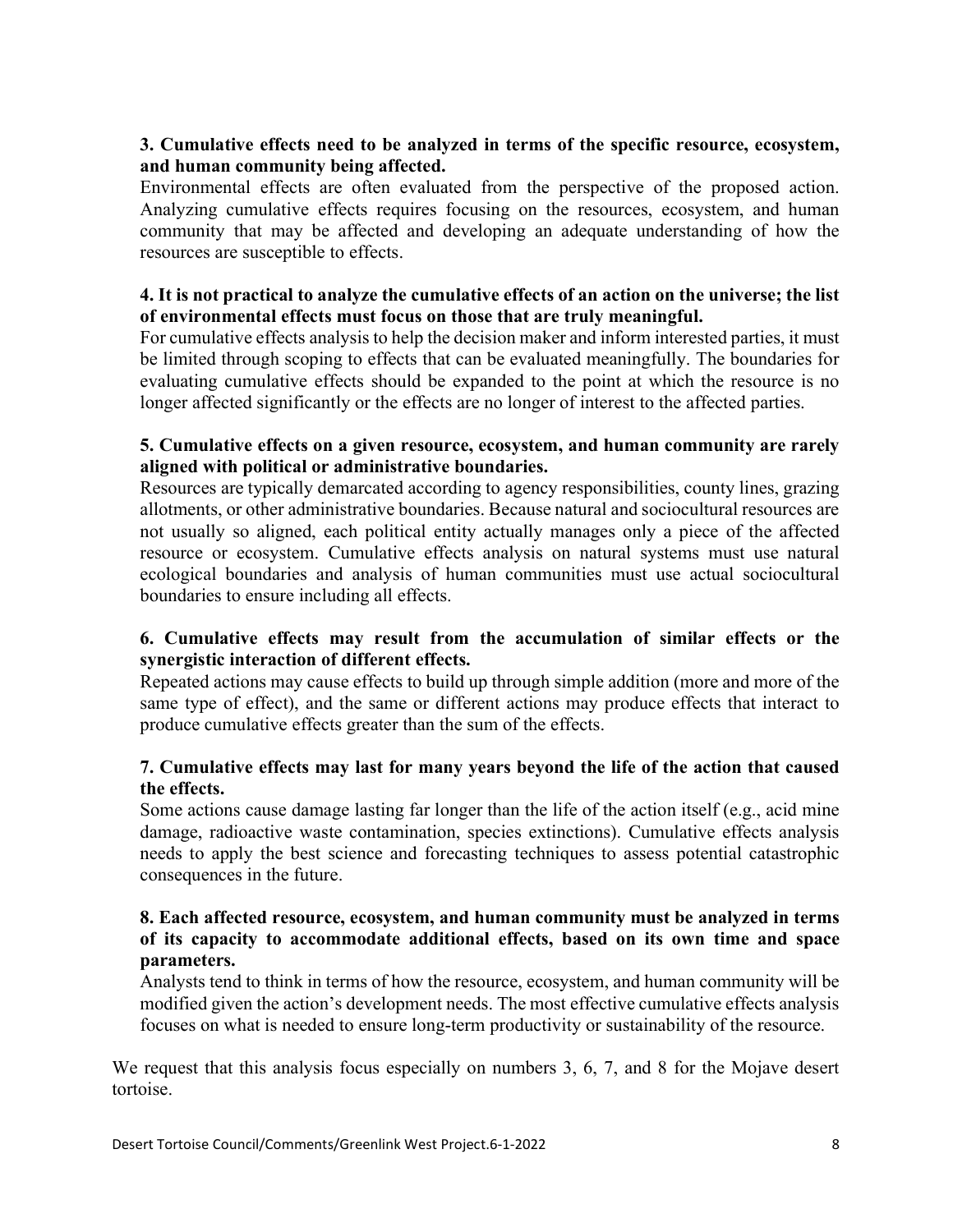14. BLM's Requirement to Conserve the Tortoise – Assuming that tortoises occur along/near the alignment and that a formal Section 7 consultation results in issuance of a biological opinion, please be aware of the following requirements. Section 7(a)(1) of the Federal Endangered Species Act (FESA) states that all federal agencies "…shall… utilize their authorities in furtherance of the purposes of this Act by carrying out programs for the conservation of endangered species and threatened species listed pursuant to Section 4 of this Act." In Section 3 of the FESA, "conserve," "conserving," and "conservation" mean "to use and the use of all methods and procedures which are necessary to bring any endangered species or threatened species to the point at which the measures provided pursuant to this Act are no longer necessary. Such methods and procedures include, but are not limited to, all activities associated with scientific resources management such as research, census, law enforcement, habitat acquisition…"

The Council believes that tortoise trend data (Allison and McLuckie 2018) demonstrate that BLM's management of the Mojave desert tortoise and its habitat has not been effective in meeting BLM's Section 7(a)(1) mandate of carrying out programs for its conservation. To meet its Section 7(a)(1) responsibilities, the BLM needs to adopt and implement management actions similar to those of the National Park Service (NPS). The NPS' land management practices are closer to managing areas of land as reserves, which is what the 1994 Recovery Plan (USFWS 1994b) described as part of the recovery strategy for the Mojave desert tortoise. While BLM designated Desert Wildlife Management Areas (DWMAs) as one part of the recovery strategy, it has not thoroughly implemented other parts of the recovery strategy. According to the Recovery Plan, DWMAs were to be managed as reserves; that is, they were areas of land to keep, save, preserve, or protect. BLM did not identify and implement needed recovery actions within each DWMA to manage the DWMAs as protected areas for the Mojave desert tortoise.

We appreciate this opportunity to provide input and trust that our comments will help protect tortoises during any resulting authorized activities. Herein, we reiterate that the Desert Tortoise Council wants to be identified as an Affected Interest for this and all other BLM projects that may affect species of desert tortoises. We would like to receive notification from the BLM when an action that is proposed in the range of the tortoise and may be authorized, funded, or carried out by BLM. In addition, we request that any subsequent environmental documentation for this project is provided to us at the contact information listed above. Additionally, we ask that you respond in an email that you have received this comment letter so we can be sure our concerns have been registered with the appropriate personnel and office for this project.

Regards,

 $6072R$ 

Edward L. LaRue, Jr., M.S. Desert Tortoise Council, Ecosystems Advisory Committee, Chairperson

cc: Tracy Stone-Manning, Director, Bureau of Land Management, tstonemanning@blm.gov John Raby, State Director, BLM, Carson City, NV BLM\_NV\_NVSO\_web\_mail@blm.gov

Attachment: Appendix A. Status of the Mojave Desert Tortoise (Gopherus agassizii)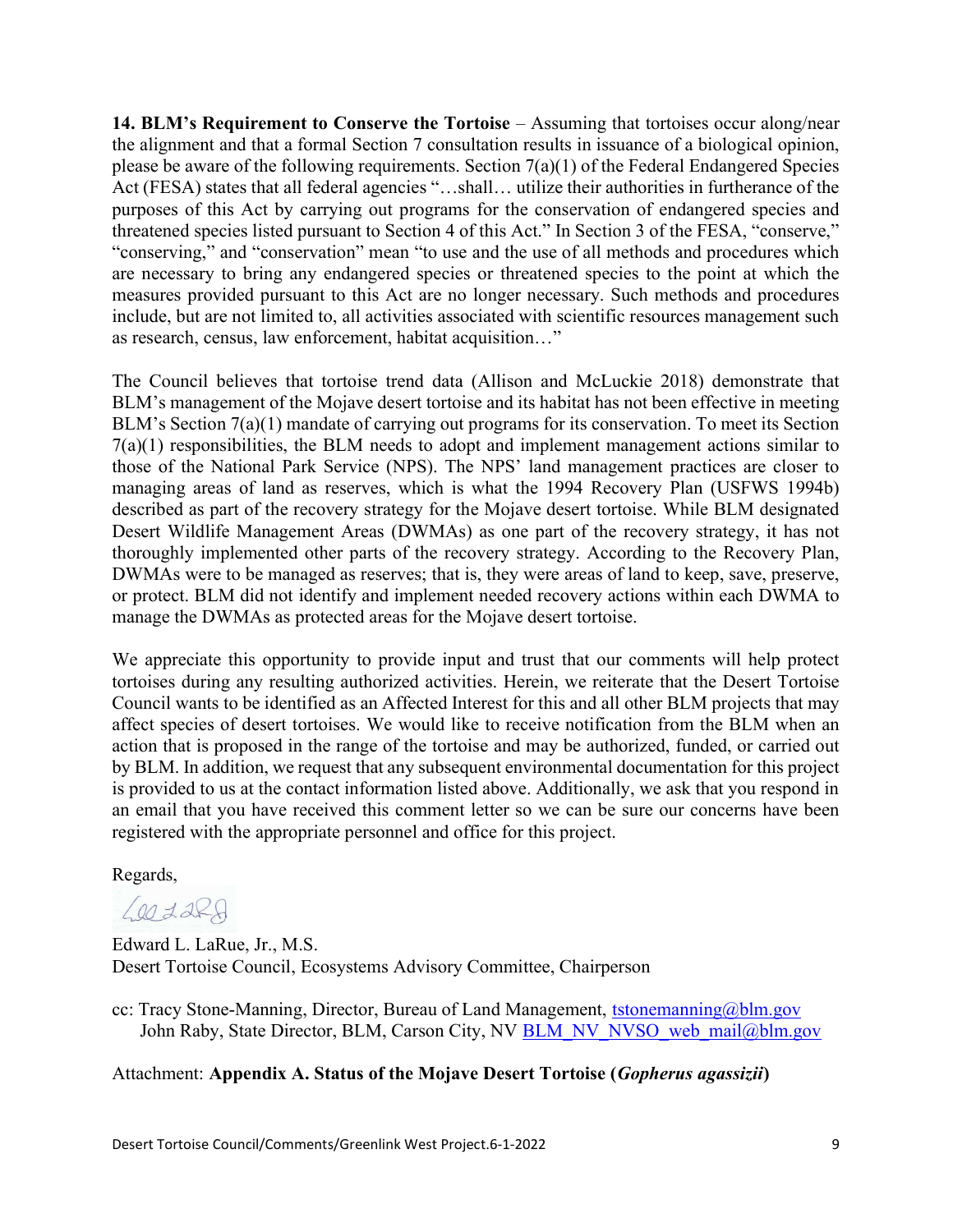#### Literature Cited

- Allison, L.J. and A.M. McLuckie. 2018. Population trends in Mojave desert tortoises (*Gopherus* agassizii). Herpetological Conservation and Biology 13(2):433–452.
- Averill-Murray, R.C., C.R. Darst, N. Strout, and M. Wong. 2013. Conserving Population Linkages for the Mojave Desert Tortoise (Gopherus agassizii). Herpetological Conservation and Biology  $8(1):1 - 15$ .
- Averill-Murray, R.C., T.C. Esque, L.J. Allison, S. Bassett, S.K. Carter, K.E. Dutcher, S.J. Hromada, K.E. Nussear, and K. Shoemaker, K., 2021, Connectivity of Mojave Desert tortoise populations—Management implications for maintaining a viable recovery network: U.S. Geological Survey Open-File Report 2021–1033, 23 p., https://doi.org/ 10.3133/ ofr20211033.
- [BLM] Bureau of Land Management. 2008a. Integrated Vegetation Management, Handbook H 1740-2. Washington, D.C. March 25, 2008.
- [BLM] Bureau of Land Management. 2008b. Monitoring and Adaptive Management. National Environmental Policy Act Handbook H-1790-1. Washington, D.C. January 2008.
- Council on Environmental Quality. 1997. Considering Cumulative Effects under the National Environmental Policy Act.
- Lovich, J.E. and D. Bainbridge. 1999. Anthropogenic Degradation of the Southern California Desert Ecosystem and Prospects for Natural Recovery and Restoration. Environmental Management Vol. 24, No. 3, pp. 309–326.
- Office of the President. 1999. Invasive species. Executive Order 13112.
- Tracy, C.R., R. Averill-Murray, W. I. Boarman, D. Delehanty, J. Heaton, E. McCoy, D. Morafka, K. Nussear, B. Hagerty, and P. Medica. 2004. Desert Tortoise Recovery Plan Assessment. Technical Report. Prepared for U.S. Fish and Wildlife Service. https://www.researchgate.net/publication/241835929 Desert Tortoise Recovery Plan A ssessment/link/0deec5398f3d814ca9000000/download
- [USFWS] U.S. Fish and Wildlife Service. 1994a. Endangered and threatened wildlife and plants; determination of critical habitat for the Mojave population of the desert tortoise. Federal Register 55(26):5820-5866. Washington, D.C.
- [USFWS] U.S. Fish and Wildlife Service. 1994b Recovery Plan for the desert tortoise Mojave population. U.S. Fish and Wildlife Service, Region 1, Portland, Oregon.
- [USFWS] U.S. Fish and Wildlife Service. 2010. Common raven predation on the desert tortoise. USFWS, Ventura Fish and Wildlife Office, Ventura, CA.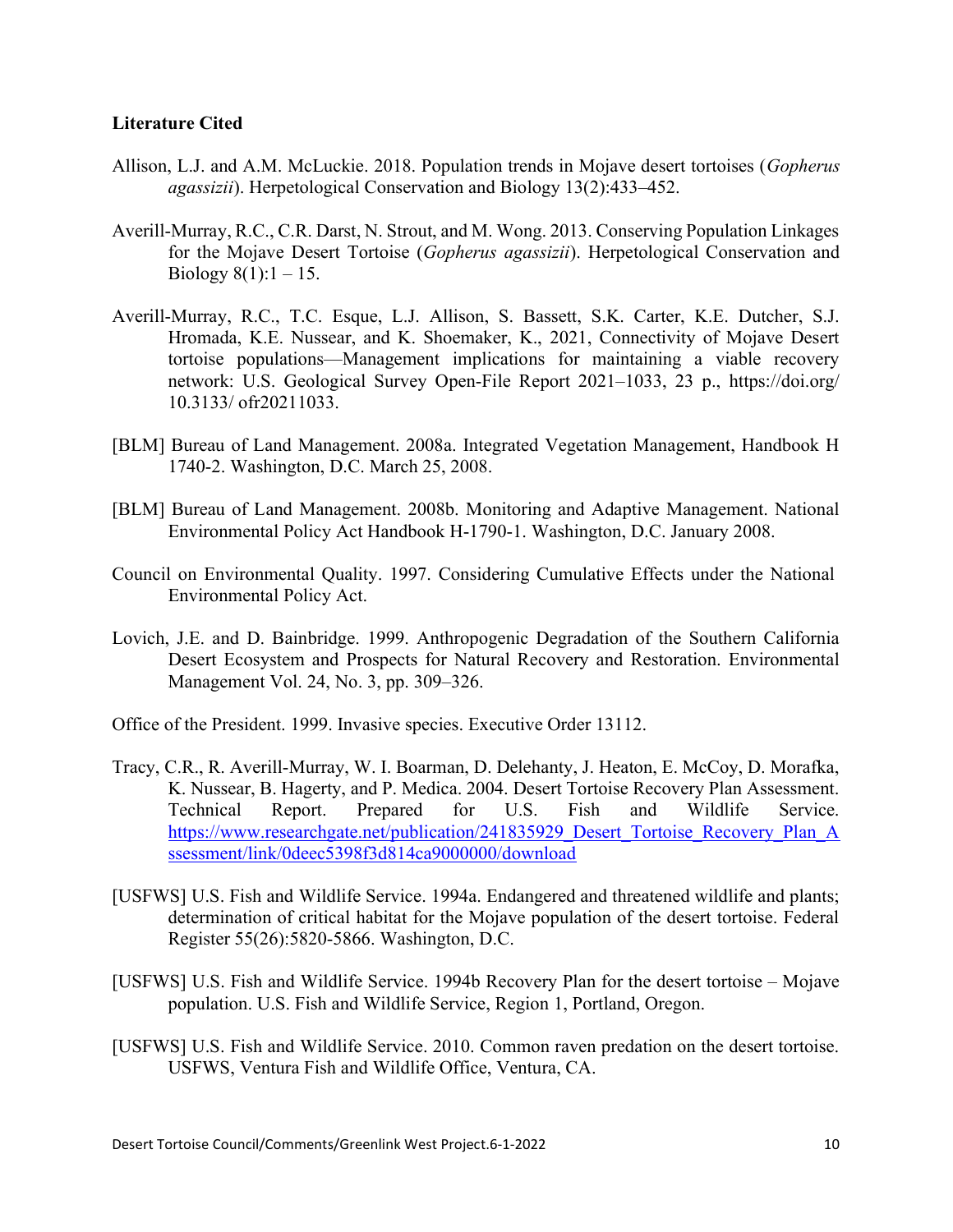[USFWS] U.S. Fish and Wildlife Service. 2019. Preparing for any action that may occur within the range of the Mojave desert tortoise (Gopherus agassizii). USFWS Desert Tortoise Recovery Office. Reno, NV.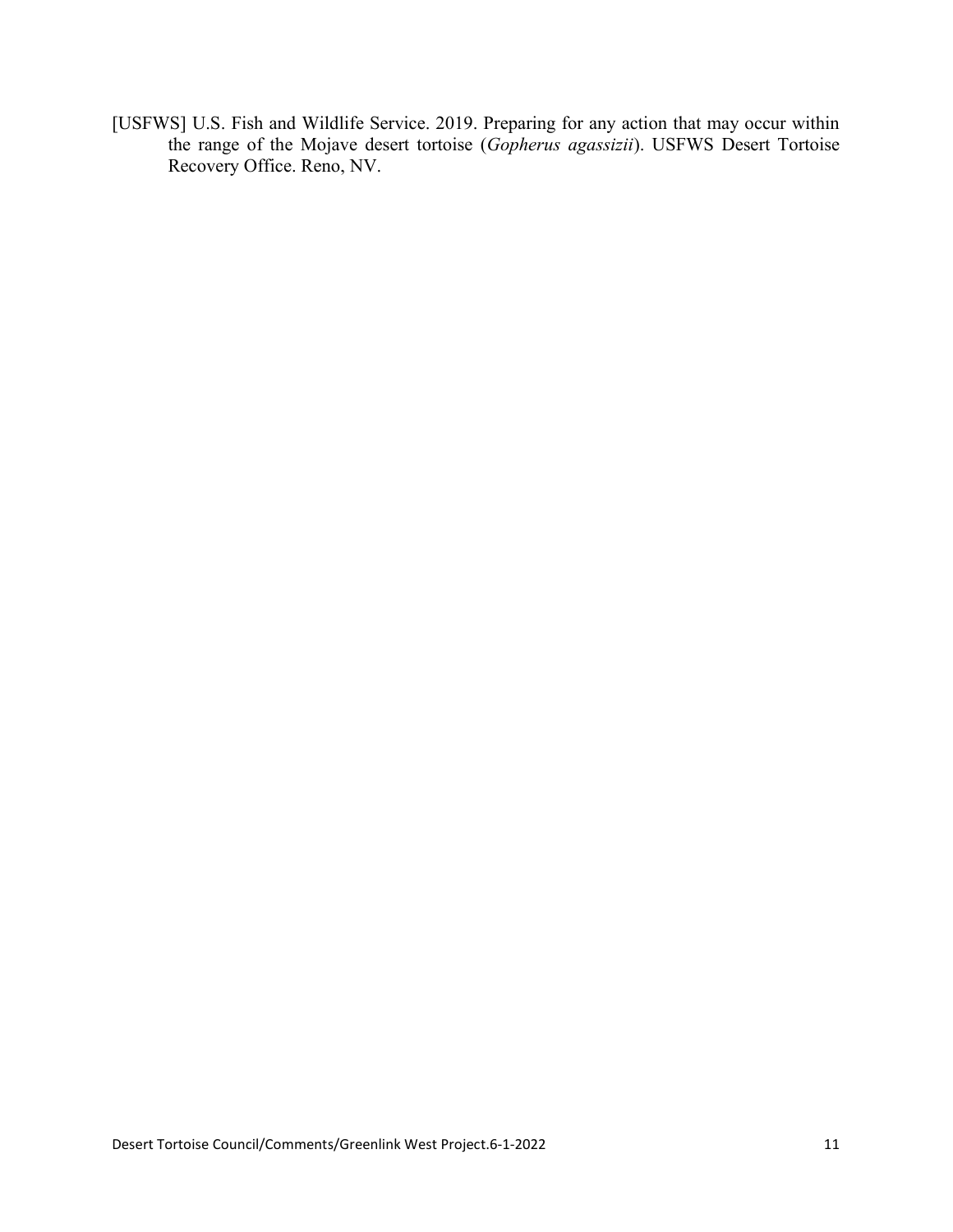# Appendix A. Status of the Mojave Desert Tortoise (Gopherus agassizii)

To assist the Agencies with their analysis of the direct, indirect, and cumulative impacts of the Proposed Project on the Mojave desert tortoise, we provide the following information on its status and trend.

The Desert Tortoise Council (Council) has serious concerns about direct, indirect, and cumulative sources of human mortality for the Mojave desert tortoise given the status and trend of the species range-wide, within each of the five recovery units, and within the Tortoise Conservation Areas (TCAs) that comprise each recovery unit.

Densities of Adult Mojave Desert Tortoises: A few years after listing the Mojave desert tortoise under the federal Endangered Species Act (FESA), the U.S. Fish and Wildlife Service (USFWS) published a Recovery Plan for the Mojave desert tortoise (USFWS 1994a). It contained a detailed population viability analysis. In this analysis, the minimum viable density of a Mojave desert tortoise population is 10 adult tortoises per mile<sup>2</sup> (3.9 adult tortoises per  $km<sup>2</sup>$ ). This assumed a male-female ratio of 1:1 (USFWS 1994a, page C25) and certain areas of habitat with most of these areas geographically linked by adjacent borders or corridors of suitable tortoise habitat. Populations of Mojave desert tortoises with densities below this density are in danger of extinction (USFWS 1994a, page 32). The revised recovery plan (USFWS 2011) designated five recovery units for the Mojave desert tortoise that are intended to conserve the genetic, behavioral, and morphological diversity necessary for the recovery of the entire listed species (Allison and McLuckie 2018).

Range-wide, densities of adult Mojave desert tortoises declined more than 32% between 2004 and 2014 (Table 1) (USFWS 2015). At the recovery unit level, between 2004 and 2014, densities of adult desert tortoises declined, on average, in every recovery unit except the Northeastern Mojave (Table 1). Adult densities in the Northeastern Mojave Recovery Unit increased 3.1% per year (SE  $= 4.3\%$ ), while the other four recovery units declined at different annual rates: Colorado Desert (– 4.5%,  $SE = 2.8\%$ ), Upper Virgin River (-3.2%,  $SE = 2.0\%$ ), Eastern Mojave (-11.2%,  $SE = 5.0\%$ ), and Western Mojave  $(-7.1\%$ , SE = 3.3%)(Allison and McLuckie 2018). However, the small area and low starting density of the tortoises in the Northeastern Mojave Recovery Unit (lowest density of all Recovery Units) resulted in a small overall increase in the number of adult tortoises by 2014 (Allison and McLuckie 2018). In contrast, the much larger areas of the Eastern Mojave, Western Mojave, and Colorado Desert recovery units, plus the higher estimated initial densities in these areas, explained much of the estimated total loss of adult tortoises since 2004 (Allison and McLuckie 2018).

At the population level, represented by tortoises in the TCAs, densities of 10 of 17 monitored populations of the Mojave desert tortoise declined from 26% to 64% and 11 have a density that is less than 3.9 adult tortoises per  $km^2$  (USFWS 2015). The Fremont-Kramer population is near the Proposed Project and has a population below the minimum viable density, and an 11-year declining trend (–50.6%)(USFWS 2015).

Population Data on Mojave Desert Tortoise: The Mojave desert tortoise was listed as threatened under the FESA in 1990. The listing was warranted because of ongoing population declines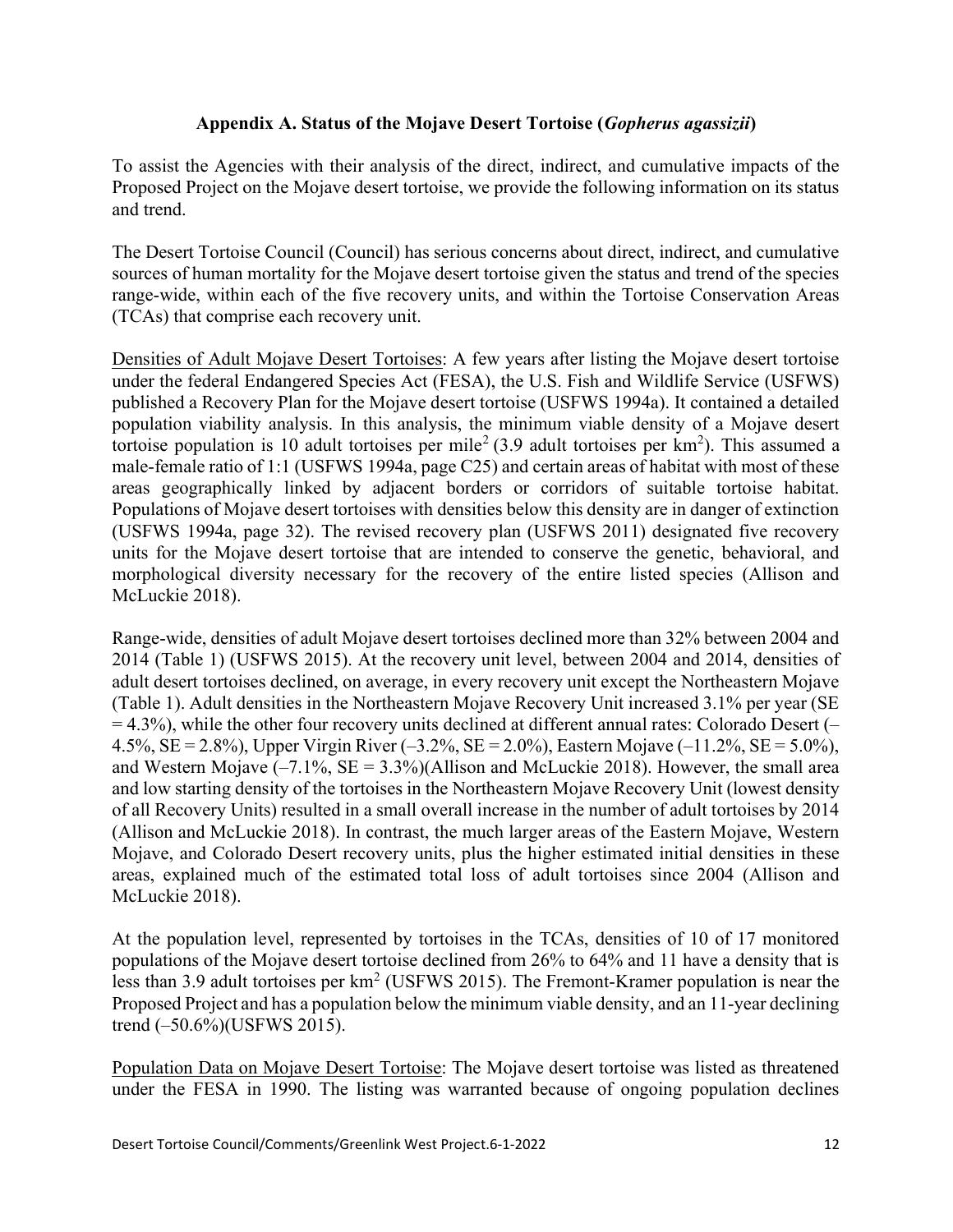throughout the range of the tortoise from multiple human-caused activities. Since the listing, the status of the species has changed. Population numbers (abundance) and densities continue to decline substantially (please see Tables 1 and 2).

Table 1. Summary of 10-year trend data for 5 Recovery Units and 17 Critical Habitat Units (CHU)/Tortoise Conservation Areas (TCA) for the Mojave desert tortoise, Gopherus agassizii (=Agassiz's desert tortoise). The table includes the area of each Recovery Unit and Critical Habitat Unit (CHU)/Tortoise Conservation Area (TCA), percent of total habitat for each Recovery Unit and Critical Habitat Unit/Tortoise Conservation Areas, density (number of breeding adults/km<sup>2</sup> and standard errors = SE), and the percent change in population density between 2004-2014. Populations below the viable level of 3.9 adults/km<sup>2</sup> (10 adults per mi<sup>2</sup>) (assumes a 1:1 sex ratio) and showing a decline from 2004 to 2014 are in red (Allison and McLuckie 2018, USFWS 2015).

| <b>Recovery Unit</b>               | Surveyed       | % of total      | 2014                    | % 10-year change |
|------------------------------------|----------------|-----------------|-------------------------|------------------|
| <b>Designated Critical Habitat</b> | area ( $km2$ ) | habitat area in | density/km <sup>2</sup> | $(2004 - 2014)$  |
| Unit/Tortoise Conservation Area    |                | Recovery Unit   | (SE)                    |                  |
|                                    |                | & CHU/TCA       |                         |                  |
| <b>Western Mojave, CA</b>          | 6,294          | 24.51           | 2.8(1.0)                | -50.7 decline    |
| Fremont-Kramer                     | 2,347          | 9.14            | 2.6(1.0)                | -50.6 decline    |
| Ord-Rodman                         | 852            | 3.32            | 3.6(1.4)                | -56.5 decline    |
| Superior-Cronese                   | 3,094          | 12.05           | 2.4(0.9)                | $-61.5$ decline  |
| <b>Colorado Desert, CA</b>         | 11,663         | 45.42           | 4.0(1.4)                | $-36.25$ decline |
| Chocolate Mtn AGR, CA              | 713            | 2.78            | 7.2(2.8)                | $-29.77$ decline |
| Chuckwalla, CA                     | 2,818          | 10.97           | 3.3(1.3)                | $-37.43$ decline |
| Chemehuevi, CA                     | 3,763          | 14.65           | 2.8(1.1)                | $-64.70$ decline |
| Fenner, CA                         | 1,782          | 6.94            | 4.8(1.9)                | $-52.86$ decline |
| Joshua Tree, CA                    | 1,152          | 4.49            | 3.7(1.5)                | +178.62 increase |
| Pinto Mtn, CA                      | 508            | 1.98            | 2.4(1.0)                | $-60.30$ decline |
| Piute Valley, NV                   | 927            | 3.61            | 5.3(2.1)                | +162.36 increase |
| <b>Northeastern Mojave</b>         | 4,160          | 16.2            | 4.5(1.9)                | +325.62 increase |
| Beaver Dam Slope, NV, UT, AZ       | 750            | 2.92            | 6.2(2.4)                | +370.33 increase |
| Coyote Spring, NV                  | 960            | 3.74            | 4.0(1.6)                | +265.06 increase |
| Gold Butte, NV & AZ                | 1,607          | 6.26            | 2.7(1.0)                | +384.37 increase |
| Mormon Mesa, NV                    | 844            | 3.29            | 6.4(2.5)                | +217.80 increase |
| Eastern Mojave, NV & CA            | 3,446          | 13.42           | 1.9(0.7)                | $-67.26$ decline |
| El Dorado Valley, NV               | 999            | 3.89            | 1.5(0.6)                | $-61.14$ decline |
| Ivanpah, CA                        | 2,447          | 9.53            | 2.3(0.9)                | $-56.05$ decline |
| <b>Upper Virgin River</b>          | 115            | 0.45            | 15.3(6.0)               | $-26.57$ decline |
| <b>Red Cliffs Desert</b>           | 115            | 0.45            | 15.3(6.0)               | $-26.57$ decline |
| Total amount of land               | 25,678         | 100.00          |                         | $-32.18$ decline |

Density of Juvenile Mojave Desert Tortoises: Survey results indicate that the proportion of juvenile desert tortoises has been decreasing in all five recovery units since 2007 (Allison and McLuckie 2018). The probability of encountering a juvenile tortoise was consistently lowest in the Western Mojave Recovery Unit. Allison and McLuckie (2018) provided reasons for the decline in juvenile desert tortoises in all recovery units. These included decreased food availability for adult female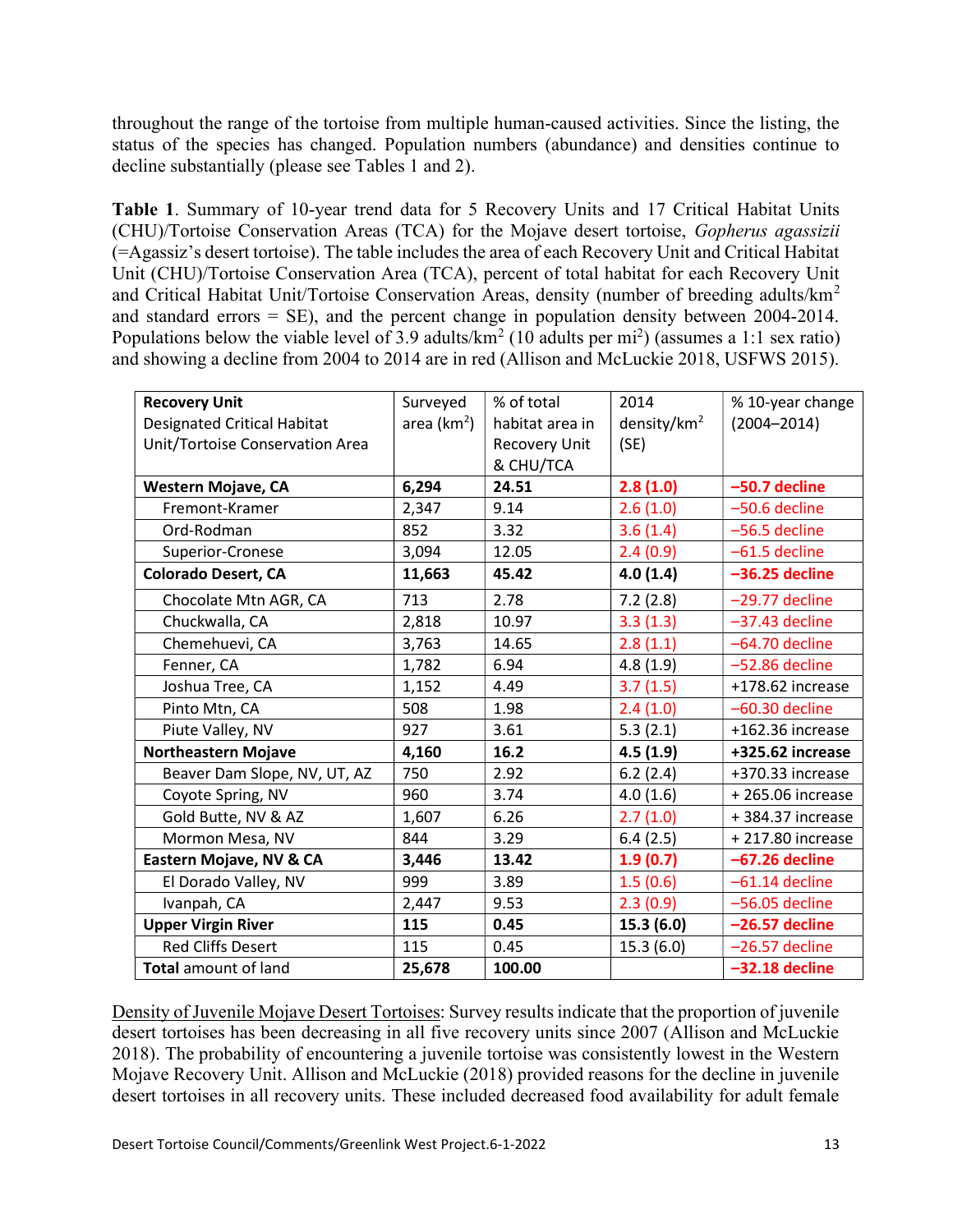tortoises resulting in reduced clutch size, decreased food availability resulting in increased mortality of juvenile tortoises, prey switching by coyotes from mammals to tortoises, and increased abundance of common ravens that typically prey on smaller desert tortoises.

Declining adult tortoise densities through 2014 have left the Eastern Mojave adult numbers at 33% (a 67% decline of their 2004 levels) (Allison and McLuckie 2018, USFWS 2015). Such steep declines in the density of adults are only sustainable if there are suitably large improvements in reproduction and juvenile growth and survival. However, the proportion of juveniles has not increased anywhere in the range of the Mojave desert tortoise since 2007, and in the Eastern Mojave Recovery Unit the proportion of juveniles in 2014 declined by 23% decline of their representation since 2004 (Allison and McLuckie 2018).

The USFWS and Utah Division of Wildlife Resources have continued to collect density data on the Mojave desert tortoise since 2014. The results are provided in Table 2 along with the analysis USFWS (2015) conducted for tortoise density data from 2004 through 2014. These data show that adult tortoise densities in most Recovery Units continued to decline in density since the data collection methodology was initiated in 2004. In addition, in the Northeastern Mojave Recovery Unit that had shown an overall increase in tortoise density between 2004 and 2014, subsequent data indicate a decline in density since 2014 (USFWS 2016, 2018, 2019, 2020, 2022a, 2022b).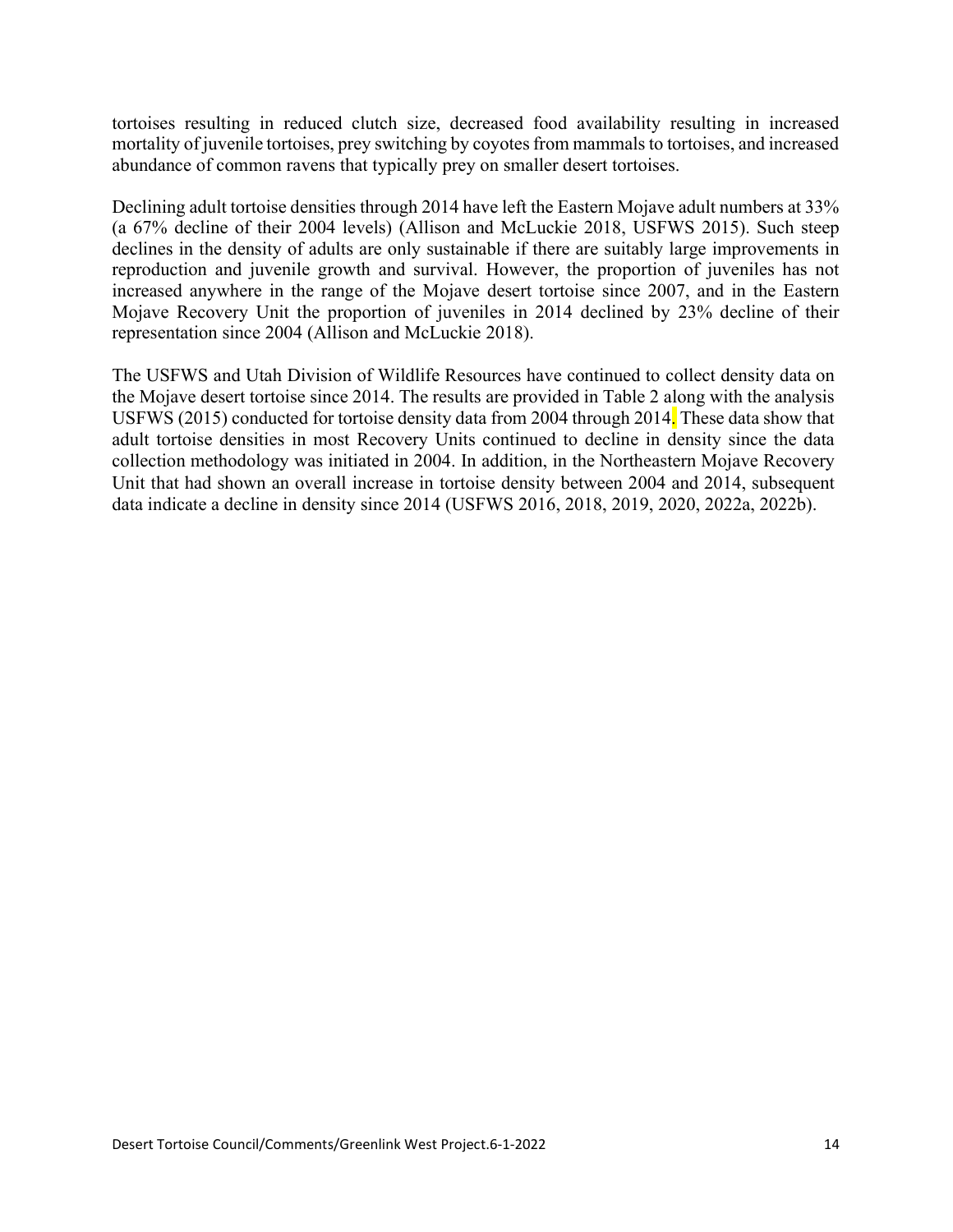Table 2. Summary of trend data for Agassiz's desert tortoise, Gopherus agassizii (=Mojave desert tortoise) from 2004 to present for 5 Recovery Units and 17 Critical Habitat Units (CHU)/Tortoise Conservation Areas (TCA). The table includes the area of each Recovery Unit and CHU/TCA, percent of total habitat for each Recovery Unit and CHU/TCA, density (number of breeding adults/km<sup>2</sup> and standard errors = SE), and percent change in population density between 2004-2014 (USFWS 2015). Populations below the viable level of 3.9 breeding individuals/km<sup>2</sup> (10 breeding individuals per mi<sup>2</sup>) (assumes a 1:1 sex ratio) (USFWS 1994a, 2015) or showing a decline from 2004 to 2014 are in red.

| <b>Recovery Unit:</b><br><b>Designated</b><br><b>CHU/TCA &amp;</b> | % of<br>total<br>habitat<br>area in<br>Recovery<br>Unit &<br><b>CHU/TCA</b> | 2004<br>density/<br>km <sup>2</sup> | 2014<br>density/<br>km <sup>2</sup><br>(SE) | $%10-$<br>year<br>change<br>$(2004 -$<br>2014) | 2015<br>density/<br>km <sup>2</sup> | 2016<br>density/<br>km <sup>2</sup> | 2017<br>density/<br>km <sup>2</sup> | 2018<br>density/<br>km <sup>2</sup> | 2019<br>density/<br>km <sup>2</sup> | 2020<br>density/<br>km <sup>2</sup> | 2021<br>density/<br>km <sup>2</sup> |
|--------------------------------------------------------------------|-----------------------------------------------------------------------------|-------------------------------------|---------------------------------------------|------------------------------------------------|-------------------------------------|-------------------------------------|-------------------------------------|-------------------------------------|-------------------------------------|-------------------------------------|-------------------------------------|
| Western                                                            | 24.51                                                                       | 5.95                                | 2.8(1.0)                                    | $-50.7$                                        |                                     |                                     |                                     |                                     |                                     |                                     |                                     |
| Mojave, CA                                                         |                                                                             |                                     |                                             | decline                                        |                                     |                                     |                                     |                                     |                                     |                                     |                                     |
| Fremont-<br>Kramer                                                 | 9.14                                                                        |                                     | 2.6(1.0)                                    | $-50.6$<br>decline                             | 4.5                                 | No data                             | 4.1                                 | No data                             | 2.7                                 | 1.7                                 | No data                             |
| Ord-Rodman                                                         | 3.32                                                                        |                                     | 3.6(1.4)                                    | $-56.5$<br>decline                             | No data                             | No data                             | 3.9                                 | $2.5/3.4*$                          | $2.1/2.5*$                          | No data                             | $1.9/2.5*$                          |
| Superior-                                                          | 12.05                                                                       |                                     | 2.4(0.9)                                    | $-61.5$                                        | 2.6                                 | 3.6                                 | 1.7                                 | No data                             | 1.9                                 | No data                             | No data                             |
| Cronese                                                            |                                                                             |                                     |                                             | decline                                        |                                     |                                     |                                     |                                     |                                     |                                     |                                     |
| Colorado                                                           | 45.42                                                                       | $6.38 -$                            | 4.0(1.4)                                    | $-36.25$                                       |                                     |                                     |                                     |                                     |                                     |                                     |                                     |
| Desert, CA                                                         |                                                                             | 7.86                                |                                             | decline                                        |                                     |                                     |                                     |                                     |                                     |                                     |                                     |
| Chocolate Mtn<br>AGR, CA                                           | 2.78                                                                        |                                     | 7.2(2.8)                                    | $-29.77$<br>decline                            | 10.3                                | 8.5                                 | 9.4                                 | 7.6                                 | 7.0                                 | 7.1                                 | 3.9                                 |
| Chuckwalla, CA                                                     | 10.97                                                                       |                                     | 3.3(1.3)                                    | $-37.43$<br>decline                            | No data                             | No data                             | 4.3                                 | No data                             | 1.8                                 | 4.6                                 | 2.6                                 |
| Chemehuevi,<br>CA                                                  | 14.65                                                                       |                                     | 2.8(1.1)                                    | $-64.70$<br>decline                            | No data                             | 1.7                                 | No data                             | 2.9                                 | No data                             | 4.0                                 | No data                             |
| Fenner, CA                                                         | 6.94                                                                        |                                     | 4.8(1.9)                                    | $-52.86$<br>decline                            | No data                             | 5.5                                 | No data                             | 6.0                                 | 2.8                                 | No data                             | 5.3                                 |
| Joshua Tree,<br>CA                                                 | 4.49                                                                        |                                     | 3.7(1.5)                                    | $+178.62$<br>increase                          | No data                             | 2.6                                 | 3.6                                 | No data                             | 3.1                                 | 3.9                                 | No data                             |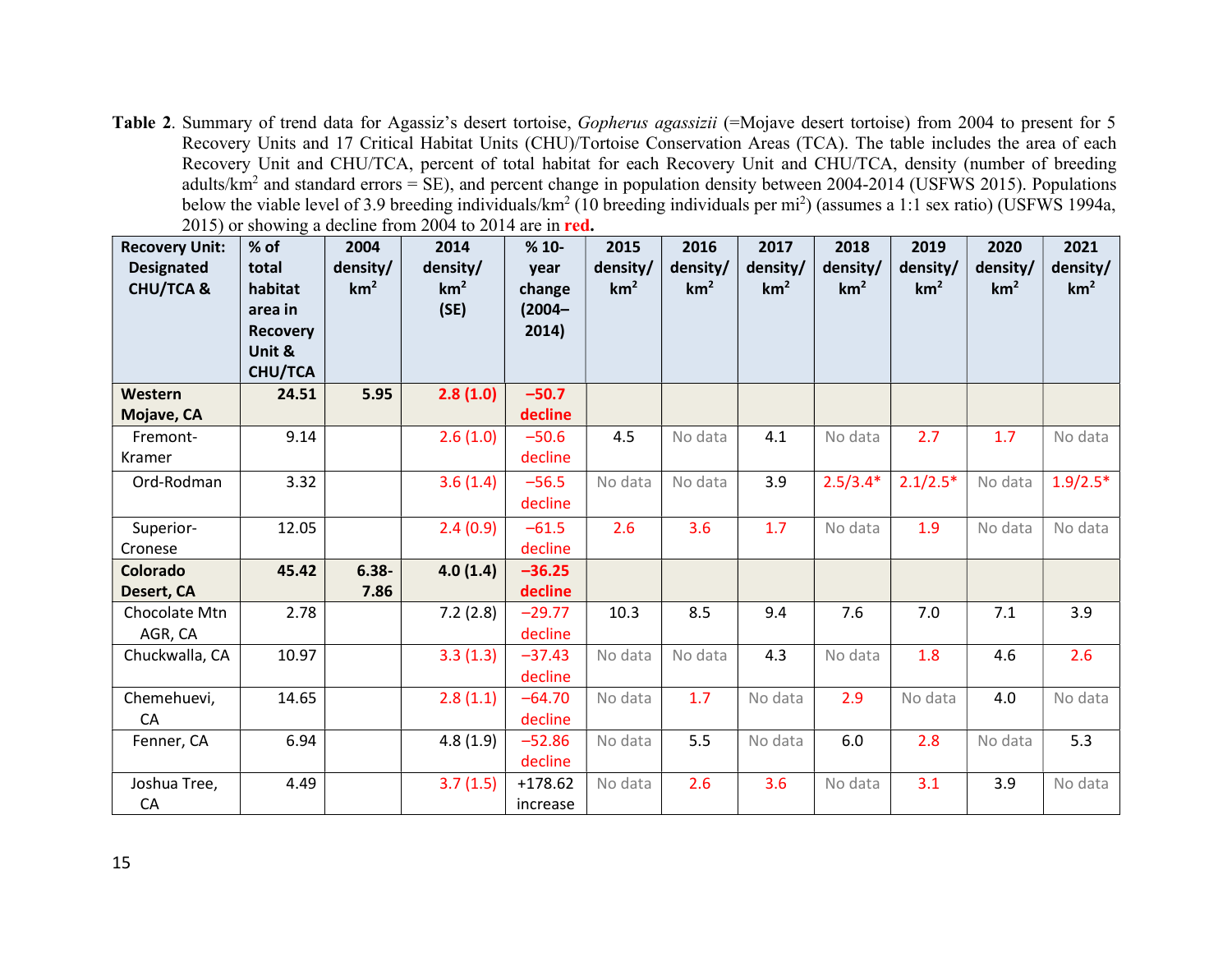| <b>Recovery Unit:</b><br><b>Designated</b><br><b>CHU/TCA</b> | % of<br>total<br>habitat<br>area in<br><b>Recovery</b><br>Unit &<br><b>CHU/TCA</b> | 2004<br>density/<br>km <sup>2</sup> | 2014<br>density/ $km^2$<br>(SE) | $%10-$<br>year<br>change<br>$(2004 -$<br>2014) | 2015    | 2016    | 2017    | 2018    | 2019    | 2020    | 2021    |
|--------------------------------------------------------------|------------------------------------------------------------------------------------|-------------------------------------|---------------------------------|------------------------------------------------|---------|---------|---------|---------|---------|---------|---------|
| Pinto Mtn, CA                                                | 1.98                                                                               |                                     | 2.4(1.0)                        | $-60.30$<br>decline                            | No data | 2.1     | 2.3     | No data | 1.7     | 2.9     | No data |
| Piute Valley,<br><b>NV</b>                                   | 3.61                                                                               |                                     | 5.3(2.1)                        | $+162.36$<br>increase                          | No data | 4.0     | 5.9     | No data | No data | No data | 3.9     |
| Northeastern<br>Mojave AZ, NV,<br>& UT                       | 16.2                                                                               | 2.15                                | 4.5(1.9)                        | $+325.62$<br>increase                          |         |         |         |         |         |         |         |
| <b>Beaver Dam</b><br>Slope, NV,<br><b>UT, &amp; AZ</b>       | 2.92                                                                               |                                     | 6.2(2.4)                        | $+370.33$<br>increase                          | No data | 5.6     | 1.3     | 5.1     | 2.0     | No data | No data |
| Coyote<br>Spring, NV                                         | 3.74                                                                               |                                     | 4.0(1.6)                        | $+265.06$<br>increase                          | No data | 4.2     | No data | No data | 3.2     | No data | No data |
| Gold Butte,<br><b>NV &amp; AZ</b>                            | 6.26                                                                               |                                     | 2.7(1.0)                        | $+384.37$<br>increase                          | No data | No data | 1.9     | 2.3     | No data | No data | 2.4     |
| Mormon<br>Mesa, NV                                           | 3.29                                                                               |                                     | 6.4(2.5)                        | $+217.80$<br>increase                          | No data | 2.1     | No data | 3.6     | No data | 5.2     | 5.2     |
| Eastern<br>Mojave, NV &<br>CA                                | 13.42                                                                              | 5.54                                | 1.9(0.7)                        | $-67.26$<br>decline                            |         |         |         |         |         |         |         |
| El Dorado<br>Valley, NV                                      | 3.89                                                                               |                                     | 1.5(0.6)                        | $-61.14$<br>decline                            | No data | 2.7     | 5.6     | No data | 2.3     | No data | No data |
| Ivanpah Valley,<br>${\sf CA}$                                | 9.53                                                                               |                                     | 2.3(0.9)                        | $-56.05$<br>decline                            | 1.9     | No data | No data | 3.7     | 2.6     | No data | 1.8     |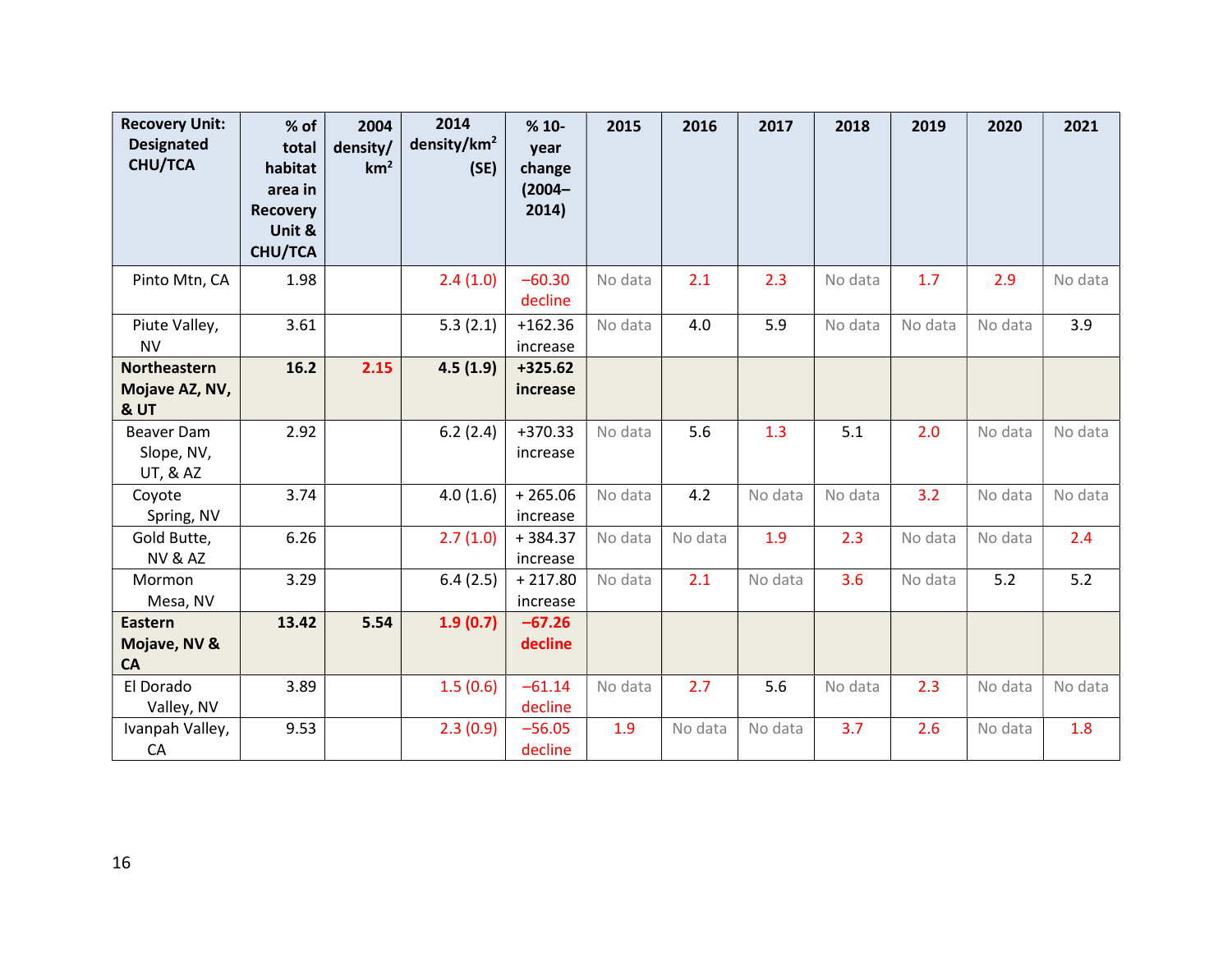| <b>Recovery Unit:</b><br><b>Designated</b><br><b>CHU/TCA</b> | % of<br>total<br>habitat<br>area in<br>Recovery<br>Unit &<br><b>CHU/TCA</b> | 2004<br>density/<br>km <sup>2</sup> | 2014<br>density/ $km^2$<br>(SE) | $%10-$<br>year<br>change<br>$(2004 -$<br>2014) | 2015 | 2016    | 2017 | 2018    | 2019 | 2020    | 2021 |  |
|--------------------------------------------------------------|-----------------------------------------------------------------------------|-------------------------------------|---------------------------------|------------------------------------------------|------|---------|------|---------|------|---------|------|--|
| <b>Upper Virgin</b>                                          | 0.45                                                                        | 21.77                               | 15.3(6.0)                       | $-26.57$                                       |      |         |      |         |      |         |      |  |
| River, UT & AZ                                               |                                                                             |                                     |                                 | decline                                        |      |         |      |         |      |         |      |  |
| <b>Red Cliffs</b>                                            | 0.45                                                                        | 29.1                                | 15.3(6.0)                       | $-26.57$                                       | 15.0 | No data | 19.1 | No data | 17.2 | No data |      |  |
| Desert**                                                     |                                                                             | $(21.4 -$                           |                                 | decline                                        |      |         |      |         |      |         |      |  |
|                                                              |                                                                             | $39.6$ <sup>**</sup>                |                                 |                                                |      |         |      |         |      |         |      |  |
| Range-wide                                                   | 100.00                                                                      |                                     |                                 | $-32.18$                                       |      |         |      |         |      |         |      |  |
| Area of CHUs -                                               |                                                                             |                                     |                                 | decline                                        |      |         |      |         |      |         |      |  |
| <b>TCAs/Range-</b>                                           |                                                                             |                                     |                                 |                                                |      |         |      |         |      |         |      |  |
| wide Change in                                               |                                                                             |                                     |                                 |                                                |      |         |      |         |      |         |      |  |
| <b>Population</b>                                            |                                                                             |                                     |                                 |                                                |      |         |      |         |      |         |      |  |
| <b>Status</b>                                                |                                                                             |                                     |                                 |                                                |      |         |      |         |      |         |      |  |

\*This density includes the adult tortoises translocated from the expansion of the MCAGCC, that is resident adult tortoises and translocated adult tortoises.

\*\*Methodology for collecting density data initiated in 1999.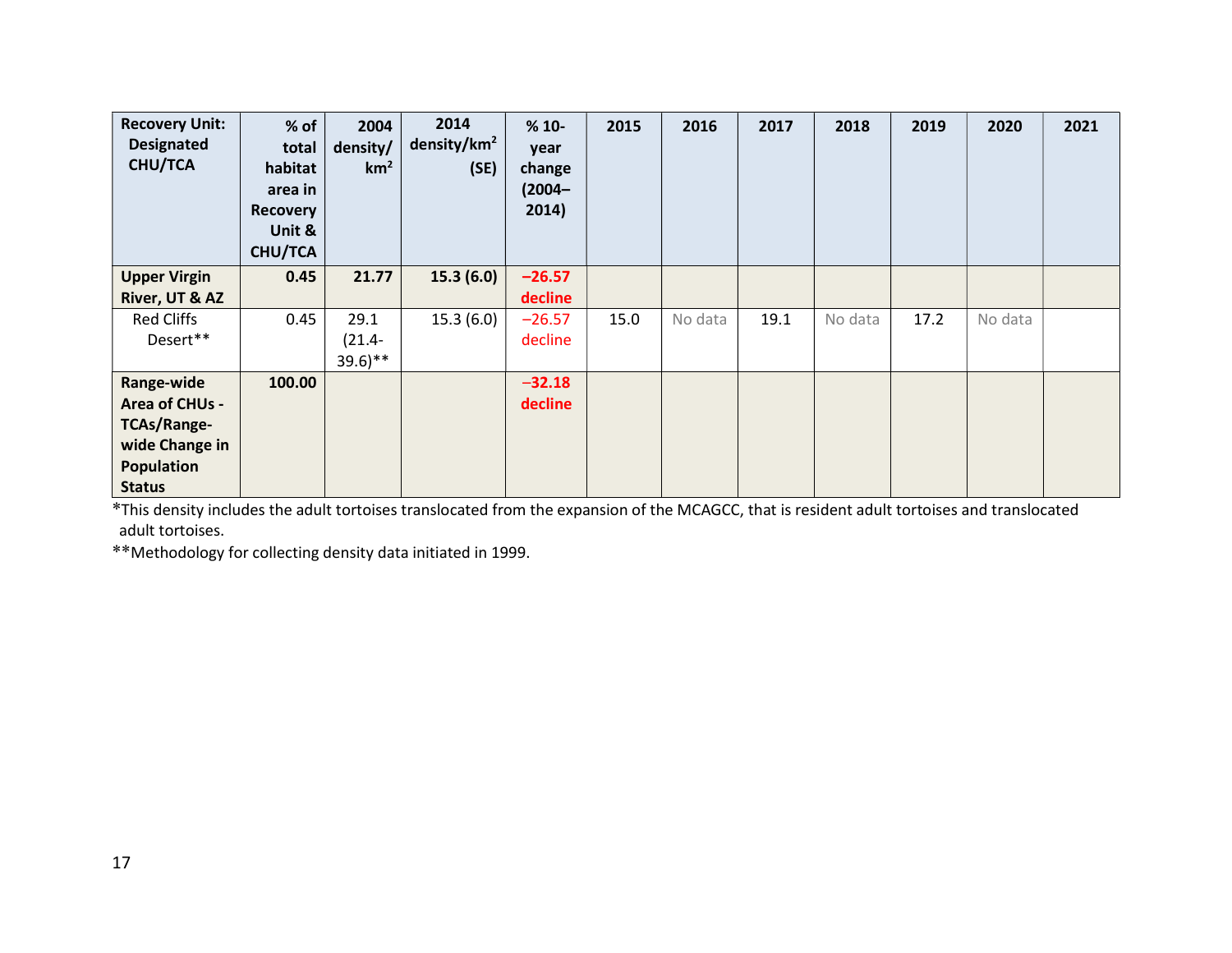Abundance of Mojave Desert Tortoises: Allison and McLuckie (2018) noted that because the area available to tortoises (i.e., tortoise habitat and linkage areas between habitats) is decreasing, trends in tortoise density no longer capture the magnitude of decreases in abundance. Hence, they reported on the change in abundance or numbers of the Mojave desert tortoise in each recovery unit (Table 2). They noted that these estimates in abundance are likely higher than actual numbers of tortoises, and the changes in abundance (i.e., decrease in numbers) are likely lower than actual numbers because of their habitat calculation method. They used area estimates that removed only impervious surfaces created by development as cities in the desert expanded. They did not consider degradation and loss of habitat from other sources, such as the recent expansion of military operations (753.4 km<sup>2</sup> so far on Fort Irwin and the Marine Corps Air Ground Combat Center), intense or large scale fires (e.g.,  $576.2 \text{ km}^2$  of critical habitat that burned in 2005), development of utility-scale solar facilities (as of 2015, 194 km<sup>2</sup> have been permitted) (USFWS 2016), or other sources of degradation or loss of habitat (e.g., recreation, mining, grazing, infrastructure, etc.). Thus, the declines in abundance of Mojave desert tortoise are likely greater than those reported in Table 3.

Habitat Availability: Data on population density or abundance does not indicate population viability. The area of protected habitat or reserves for the subject species is a crucial part of the viability analysis along with data on density, abundance, and other population parameters. In the Desert Tortoise (Mojave Population) Recovery Plan (USFWS 1994a), the analysis of population viability included population density and size of reserves (i.e., areas managed for the desert tortoise) and population numbers (abundance) and size of reserves. The USFWS Recovery Plan reported that as population densities for the Mojave desert tortoise decline, reserve sizes must increase, and as population numbers (abundance) for the Mojave desert tortoise decline, reserve sizes must increase (USFWS 1994a). In 1994, reserve design (USFWS 1994a) and designation of critical habitat (USFWS 1994b) were based on the population viability analysis from numbers (abundance) and densities of populations of the Mojave desert tortoise in the early 1990s. Inherent in this analysis is that the lands be managed with reserve level protection (USFWS 1994a, page 36) or ecosystem protection as described in section 2(b) of the FESA, and that sources of mortality be reduced so recruitment exceeds mortality (that is, lambda > 1)(USFWS 1994a, page C46).

| <b>Recovery Unit</b>      | Modeled          | 2004      | 2014      | Change in  | Percent   |
|---------------------------|------------------|-----------|-----------|------------|-----------|
|                           | Habitat $(km^2)$ | Abundance | Abundance | Abundance  | Change in |
|                           |                  |           |           |            | Abundance |
| Western Mojave            | 23,139           | 131,540   | 64,871    | $-66,668$  | $-51\%$   |
| Colorado Desert           | 18,024           | 103,675   | 66,097    | $-37,578$  | $-36\%$   |
| Northeastern Mojave       | 10,664           | 12,610    | 46,701    | 34,091     | 270%      |
| Eastern Mojave            | 16,061           | 75,342    | 24,664    | $-50,679$  | $-67%$    |
| <b>Upper Virgin River</b> | 613              | 13,226    | 10,010    | $-3,216$   | $-24\%$   |
| <b>Total</b>              | 68,501           | 336,393   | 212,343   | $-124,050$ | $-37%$    |

Table 3. Estimated change in abundance of adult Mojave desert tortoises in each recovery unit between 2004 and 2014 (Allison and McLuckie 2018). Decreases in abundance are in red.

Habitat loss would also disrupt the prevailing population structure of this widely distributed species with geographically limited dispersal (isolation by resistance Dutcher et al. 2020). Allison and McLuckie (2018) anticipate an additional impact of this habitat loss/degradation is decreasing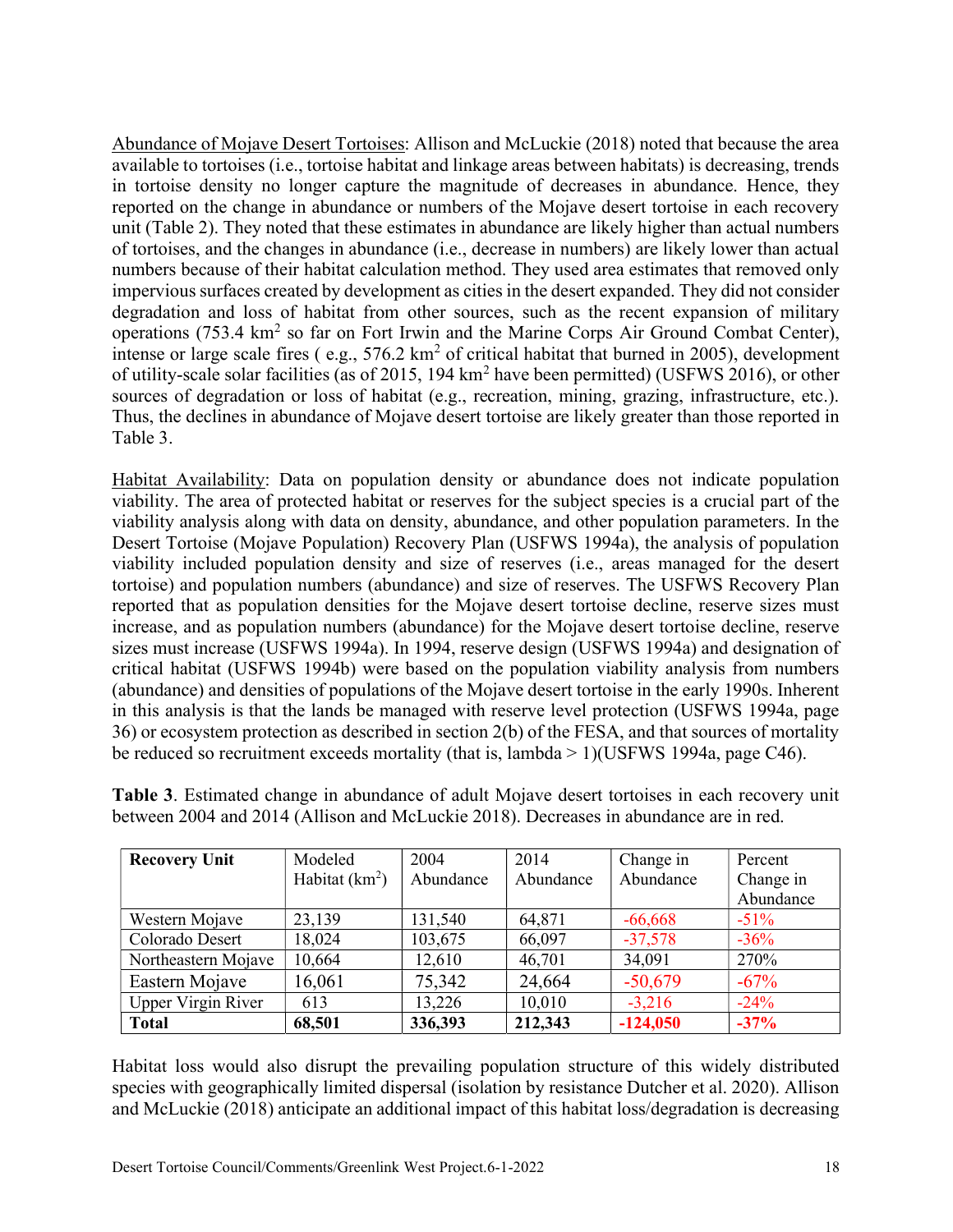resilience of local tortoise populations by reducing demographic connections to neighboring populations (Fahrig 2007). Military and commercial operations and infrastructure projects that reduce tortoise habitat in the desert are anticipated to continue (Allison and McLuckie 2018) as are other sources of habitat loss/degradation.

Allison and McLuckie (2018) reported that the life history of the Mojave desert tortoise puts it at greater risk from even slightly elevated adult mortality (Congdon et al. 1993; Doak et al. 1994), and recovery from population declines will require more than enhancing adult survivorship (Spencer et al. 2017). The negative population trends in most of the TCAs for the Mojave desert tortoise indicate that this species is on the path to extinction under current conditions (Allison and McLuckie 2018). They state that their results are a call to action to remove ongoing threats to tortoises from TCAs, and possibly to contemplate the role of human activities outside TCAs and their impact on tortoise populations inside them.

Densities, numbers, and habitat for the Mojave desert tortoise declined between 2004 and 2014 and densities continue to decline in most Recovery Units since 2014. As reported in the population viability analysis, to improve the status of the Mojave desert tortoise, reserves (area of protected habitat) must be established and managed. When densities of tortoises decline, the area of protected habitat must increase. When the abundance of tortoises declines, the area of protected habitat must increase. We note that the Desert Tortoise (Mojave Population) Recovery Plan was released in 1994 and its report on population viability and reserve design was reiterated in the 2011 Revised Recovery Plan as needing to be updated with current population data (USFWS 2011, p. 83). With lower population densities and abundance, a revised population viability analysis would show the need for greater areas of habitat to receive reserve level of management for the Mojave desert tortoise. In addition, we note that none of the recovery actions that are fundamental tenets of conservation biology has been implemented throughout most or all of the range of the Mojave desert tortoise.

IUCN Species Survival Commission: The Mojave desert tortoise is now on the list of the world's most endangered tortoises and freshwater turtles. It is in the top 50 species. The International Union for Conservation of Nature's (IUCN) Species Survival Commission, Tortoise and Freshwater Turtle Specialist Group, now considers Mojave desert tortoise to be Critically Endangered (Berry et al. 2021). As such, it is a "species that possess an extremely high risk of extinction as a result of rapid population declines of 80 to more than 90 percent over the previous 10 years (or three generations), a current population size of fewer than 50 individuals, or other factors." It is one of three turtle and tortoise species in the United States to be critically endangered. This designation is more grave than endangered.

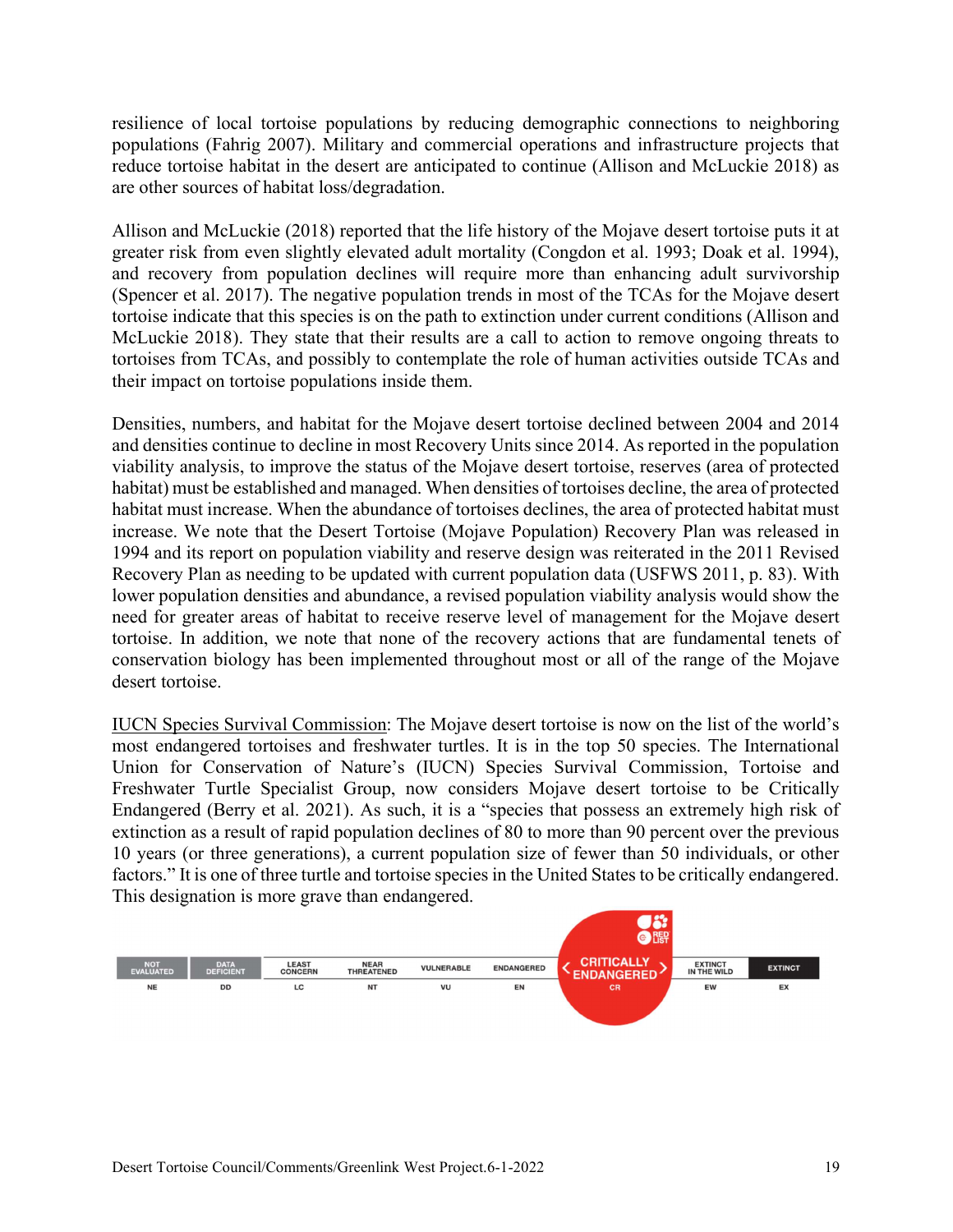#### Literature Cited in Appendix A

- Allison, L.J. and A.M. McLuckie. 2018. Population trends in Mojave desert tortoises (Gopherus agassizii). Herpetological Conservation and Biology 13(2):433–452.
- Berry, K.H., L.J. Allison, A.M. McLuckie, M. Vaughn, and R.W. Murphy. 2021. Gopherus agassizii. The IUCN Red List of Threatened Species 2021: e.T97246272A3150871. https://dx.doi.org/10.2305/IUCN.UK.2021-2.RLTS.T97246272A3150871.en
- Congdon, J.D., A.E. Dunham, and R.C. van Loeben Sels. 1993. Delayed sexual maturity and demographics of Blanding's Turtles (*Emydoidea blandingii*): implications for conservation and management of long-lived organisms. Conservation Biology 7:826–833.
- Doak, D., P. Karieva, and B. Klepetka.1994. Modeling population viability for the Desert Tortoise in the Western Mojave. Ecological Applications 4:446–460.
- Dutcher, K.E., A.G. Vandergast, T.C Esque, A. Mitelberg, M.D. Matocq, J.S. Heaton, and K.E. Nussear. 2020. Genes in space: what Mojave desert tortoise genetics can tell us about landscape connectivity. Conservation Genetics 21:289–303(2020).
- Fahrig, L. 2007. Non-optimal animal movement in human-altered landscapes. Functional Ecology 21:1003–1015.
- Murphy, R.W., K.H. Berry, T. Edwards, and A.M. McLuckie. 2007. A genetic assessment of the recovery units for the Mojave population of the Desert Tortoise, *Gopherus agassizii*. Chelonian Conservation and Biology 6:229–251.
- Murphy, R.W., K.H. Berry, T. Edwards, A.E. Leviton, A. Lathrop, and J. D. Riedle. 2011. The dazed and confused identity of Agassiz's land tortoise, *Gopherus agassizii* (Testudines, Testudinidae) with the description of a new species, and its consequences for conservation. ZooKeys 113: 39–71. doi: 10.3897/zookeys.113.1353.
- Spencer, R.-J., J.U. Van Dyke, and M.B. Thompson. 2017. Critically evaluating best management practices for preventing freshwater turtle extinctions. Conservation Biology 31:1340– 1349.
- Turtle Conservation Coalition. 2018. Turtles in Trouble: The World's 25+ Most Endangered Tortoises and Freshwater Turtles. www.iucn-tftsg.org/trouble.
- [USFWS] U.S. Fish and Wildlife Service. 1994a. Desert tortoise (Mojave population) Recovery Plan. U.S. Fish and Wildlife Service, Region 1, Portland, Oregon. 73 pages plus appendices.